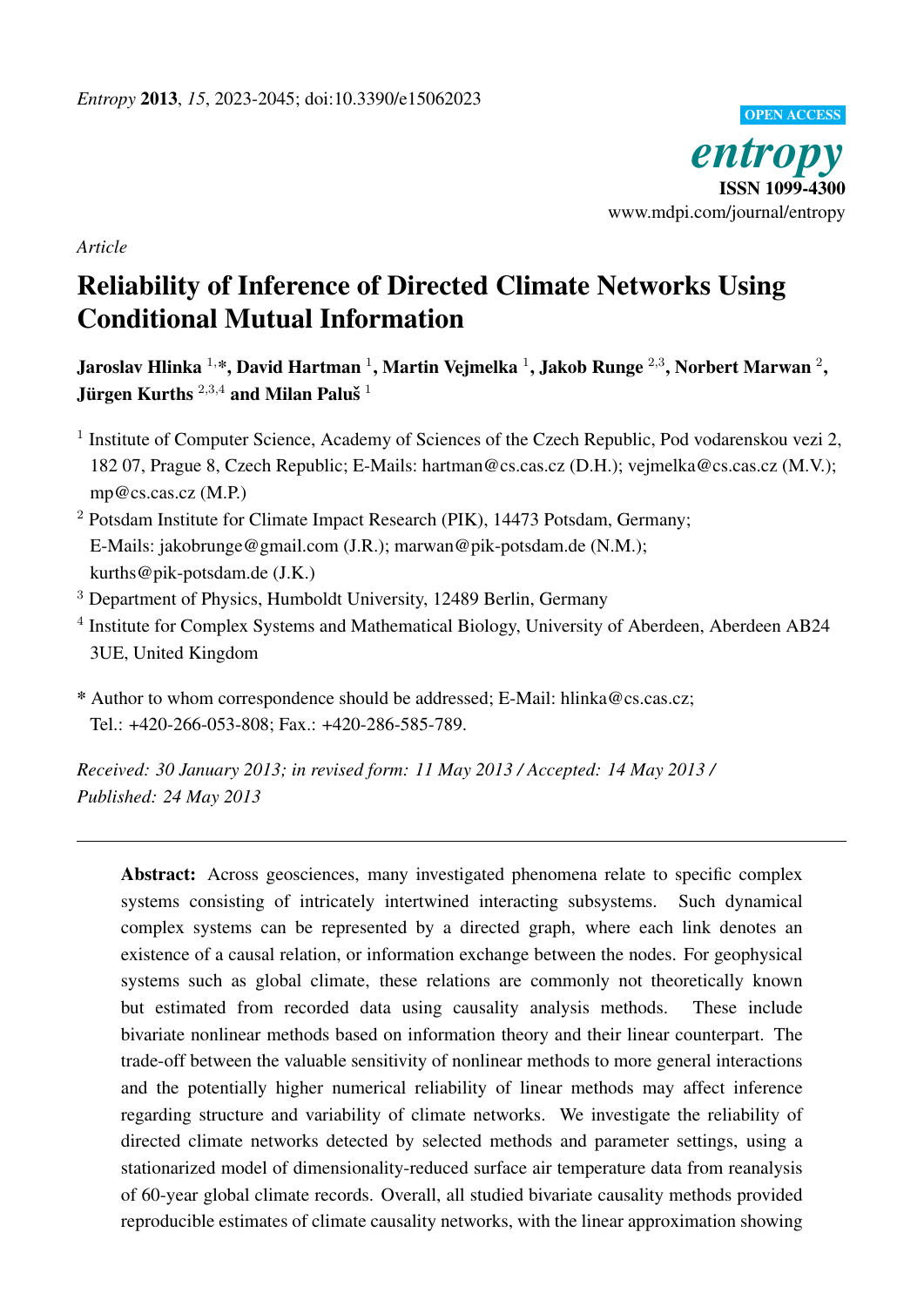higher reliability than the investigated nonlinear methods. On the example dataset, optimizing the investigated nonlinear methods with respect to reliability increased the similarity of the detected networks to their linear counterparts, supporting the particular hypothesis of the near-linearity of the surface air temperature reanalysis data.

Keywords: causality; climate; nonlinearity; transfer entropy; network; stability

# 1. Introduction

Across geosciences, many investigated phenomena relate to specific complex systems consisting of intricately intertwined interacting subsystems. These can be suitably represented as networks, an approach that is gaining increasing attention in the complex systems community [\[1](#page-19-0)[,2\]](#page-19-1). The meaning of the existence of a link between nodes of a network depends on the area of application, but in many cases it is related to some form of information exchange between the nodes.

This approach has already been adopted for the analysis of various phenomena in the global climate system [\[3](#page-19-2)[–7\]](#page-20-0). For a recent review discussing the progress, opportunities and challenges, see [\[8\]](#page-20-1). Typically, a graph is constructed by considering two locations linked by a connection, if there is an instantaneous dependence between the localized values of a variable of interest.

This dependence can be conveniently quantified by mutual information, an entropy-based general measure of statistical dependence that takes into account nonlinear contributions to the coupling. In practice, for reasons of theoretical and numerical simplicity, linear Pearson's correlation coefficient might be sufficient, although potentially neglecting the nonlinear contributions to interactions. In particular, while initial works by Donges *et al*. stressed the role of mutual information in detecting important features of global climate networks [\[9](#page-20-2)[,10\]](#page-20-3), more detailed recent work has shown that the differences between correlation and mutual information graphs are mostly (but not necessarily completely) spurious, such as due to natural and instrumental (related to data collection) nonstationarities of the data [\[11\]](#page-20-4).

However, these methods do not allow to assess the directionality of the links and of the underlying information flow. This motivates the use of more sophisticated measures, known also as causality analysis methods. Indeed, it has been recently suggested that data-driven detection of climate causality networks could be used for deriving hypotheses about causal relationships between prominent modes of atmospheric variability [\[12,](#page-20-5)[13\]](#page-20-6).

The family of causality methods include linear approaches such as Granger causality analysis [\[14\]](#page-20-7), as well as more general nonlinear methods. A prominent representative of nonlinear causality assessment is the conditional mutual information  $[15]$ , especially in the form of transfer entropy  $[16]$ .

Arguably, the nonlinear methods, due to their model-free nature, have the theoretical advantage of being sensitive to forms of interactions that linear methods may detect only partially or not at all. On the other hand, this advantage may be more than outweighed by a potentially lower precision. Depending on specific circumstances, this may adversely affect the reliability of the detection of network patterns.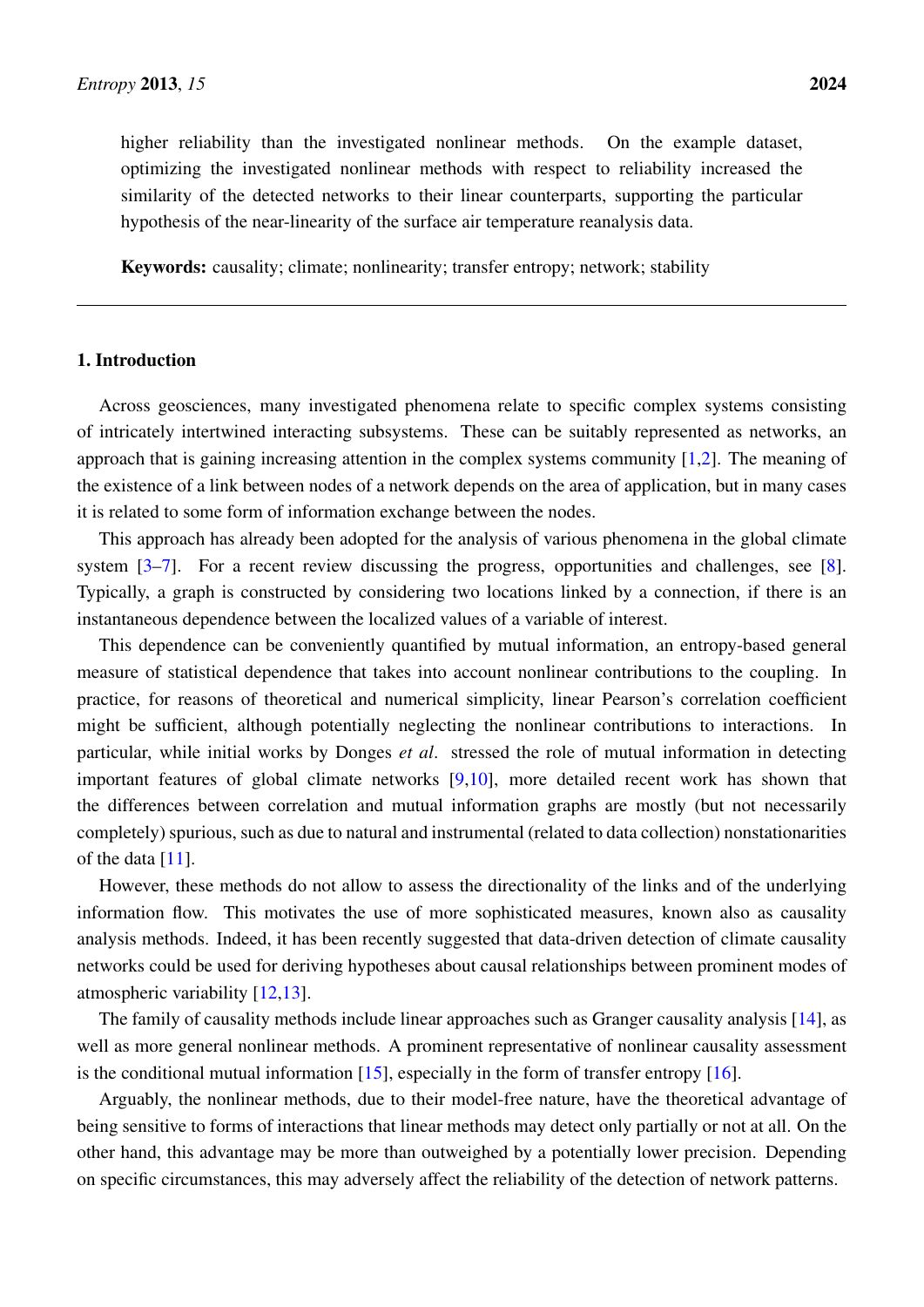Apart from uncertainty about the general network pattern, reliability is important when the focus lies on detecting changes in time, with the need to distinguish them from random variability of the estimates among different sections of time series under investigation—a task that is relevant in many areas of geoscience including climate research. In other words, before analyzing a complex dynamical system using network theory, a key initial question is that of the reliability of the network construction, and how it depends on the choice of a causality method and its parameters.

We study this question for a selection of standard causality methods, using a timely application in the study of a climate network and its variability. In particular, surface air temperature data from the NCEP/NCAR reanalysis dataset [\[17,](#page-20-10)[18\]](#page-20-11) is used. The original data contains more than 10,000 time series—a relatively dense grid covering the whole globe. For efficient computation and visualization of the results, it is convenient to reduce the dimensionality of the data. We use principal component analysis and select only components that have significantly high explained variance compared with the corresponding spatially independent but temporally dependent (*i.e*., "colored") random noise.

As the causality network construction reliability may crucially depend on the specific choice of causality estimator, we test different causality measures and their parametrization by quantifying the similarity of causality matrices reconstructed from independent realizations of a stationary model of data. These realizations are either independently generated, or they represent individual non-overlapping temporal windows of a single stationary realization. Optimal parameter choices of the applied nonlinear methods are detected, and the reliability of networks constructed using linear and nonlinear methods is compared. The latter method, *i.e*., comparing networks reconstructed from temporal windows, allows also to assess the network variability on real data and to compare it with the variability observed in the analysis of stationary model time series.

# <span id="page-2-1"></span>2. Data and Methods

# <span id="page-2-0"></span>*2.1. Causality Assessment Methods*

# 2.1.1. Granger Causality Analysis

A prominent method for assessing causality is Granger causality analysis, named after Sir Clive Granger, who proposed this approach to time series analysis in a classical paper [\[14\]](#page-20-7). However, the basic idea can be traced back to Wiener [\[19\]](#page-20-12), who proposed that if the prediction of one time series can be improved by incorporating the knowledge of a second time series, then the latter can be said to have a causal influence on the former. This idea was formalized by Granger in the context of linear regression models. In the following, we outline the methods of assessment of Granger causality, following the description given in [\[20](#page-20-13)[–22\]](#page-20-14).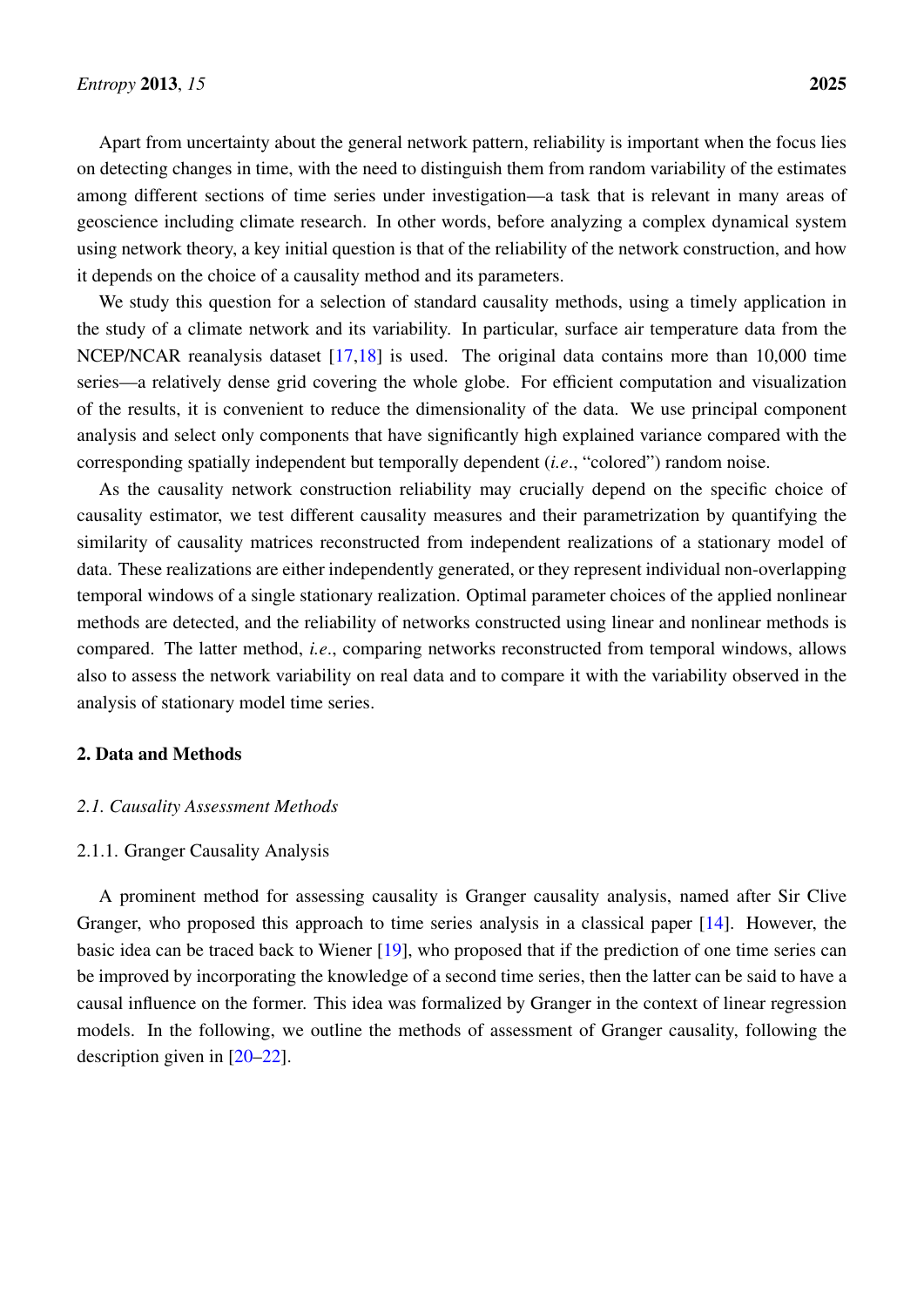Consider two stochastic processes  $X_t$  and  $Y_t$  and assume they are jointly stationary. Let further the autoregressive representations of each process be:

$$
X_t = \sum_{j=1}^{\infty} a_{1j} X_{t-j} + \epsilon_{1t}, \qquad \text{var}(\epsilon_{1t}) = \Sigma_1 \tag{1}
$$

$$
Y_t = \sum_{j=1}^{\infty} d_{1j} Y_{t-j} + \eta_{1t}, \qquad \text{var}(\eta_{1t}) = \Gamma_1 \tag{2}
$$

and joint autoregressive representation

<span id="page-3-0"></span>
$$
X_t = \sum_{j=1}^{\infty} a_{2j} X_{t-j} + \sum_{j=1}^{\infty} b_{2j} Y_{t-j} + \epsilon_{2t}
$$
 (3)

$$
Y_t = \sum_{j=1}^{\infty} c_{2j} X_{t-j} + \sum_{j=1}^{\infty} d_{2j} Y_{t-j} + \eta_{2t}
$$
\n(4)

where the covariance matrix of the noise terms is:

<span id="page-3-1"></span>
$$
\Sigma = \text{Cov}\begin{pmatrix} \epsilon_{2t} \\ \eta_{2t} \end{pmatrix} = \begin{pmatrix} \Sigma_2 & \Lambda_2 \\ \Lambda_2 & \Gamma_2 \end{pmatrix}
$$
 (5)

The causal influence from  $Y$  to  $X$  is then quantified based on the decrease in the residual model variance when we include the past of Y in the model of X, *i.e.*, when we move from the independent model given by Equation  $(1)$  to the joint model given by Equation  $(3)$ :

$$
F_{Y \to X} = \ln \frac{\Sigma_1}{\Sigma_2} \tag{6}
$$

Similarly, the causal influence from  $X$  to  $Y$  is defined as:

$$
F_{X \to Y} = \ln \frac{\Gamma_1}{\Gamma_2} \tag{7}
$$

Clearly, the causal influence defined in this way is always nonnegative.

The original introduction of the concept of statistical inference of causality [\[14\]](#page-20-7) includes a third (potentially highly multivariate) process  $Z$ , representing all other intervening processes that should be controlled for in assessing the causality between  $X$  and  $Y$ . The bivariate (or "pairwise") implementation of the estimator thus constitutes a computational simplification of the original process, for the sake of numerical stability as well as comparability with the bivariate transfer entropy (conditional mutual information) approach introduced later. See Section [4](#page-14-0) for further discussion of related issues.

# *2.2. Estimation of GC*

Practical estimation of Granger causality involves fitting the joint and univariate models described above to experimental data. While the theoretical framework is formulated in terms of infinite sums, the fitting procedure requires selection of the model order  $p$  for the models. For our report, we have selected  $p = 1$ , corresponding to links of lag 1, since this lag was also chosen in the nonlinear methods considered later. This is a common choice for Granger causality in literature and amounts to looking for links with lag 1 time unit.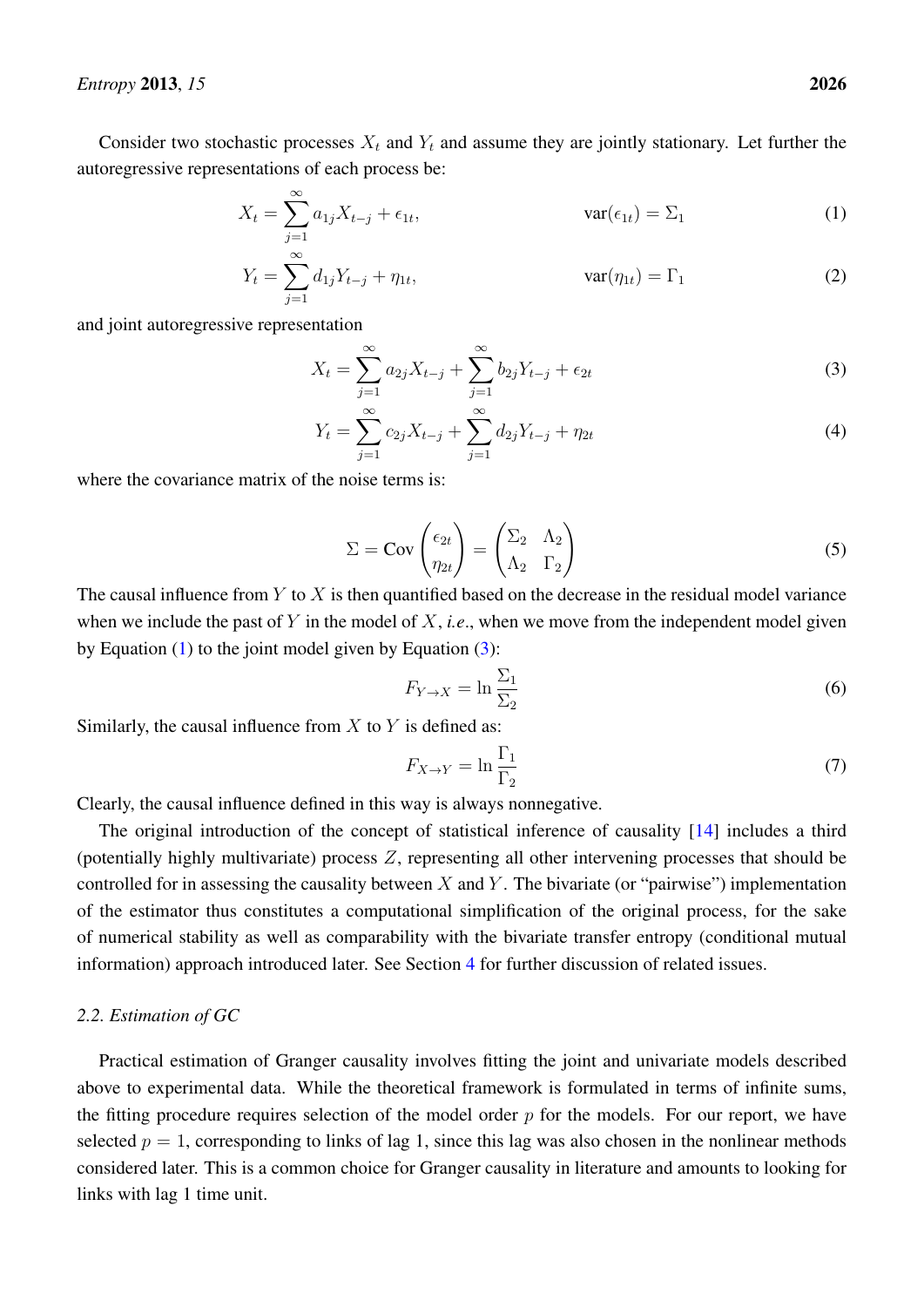## *2.3. Transfer Entropy*

The information-theoretic analog to Granger causality is the concept of *transfer entropy* (TE [\[16\]](#page-20-9)). TE can be defined in terms of *conditional mutual information* as shown below, closely following [\[15\]](#page-20-8). In particular, we can define that X causes Y if the knowledge of the past of X decreases the uncertainty about  $Y$  (above what the knowledge of past of  $Y$  and potentially all other relevant confounding variables already informs).

For two discrete random variables  $X, Y$  with sets of values  $\Xi$  and  $\Upsilon$  and probability distribution functions (PDFs)  $p(x)$ ,  $p(y)$  and joint PDF  $p(x, y)$ , the Shannon entropy  $H(X)$  is defined as

$$
H(X) = -\sum_{x \in \Xi} p(x) \log p(x) \tag{8}
$$

and the joint entropy  $H(X, Y)$  of X and Y as

$$
H(X,Y) = -\sum_{x \in \Xi} \sum_{y \in \Upsilon} p(x,y) \log p(x,y) \tag{9}
$$

The conditional entropy  $H(X|Y)$  of X given Y is

$$
H(X|Y) = -\sum_{x \in \Xi} \sum_{y \in \Upsilon} p(x, y) \log p(x|y)
$$
 (10)

The amount of shared information contained in the variables  $X$  and  $Y$  is quantified by the mutual information  $I(X; Y)$  defined as

$$
I(X;Y) = H(X) + H(Y) - H(X,Y)
$$
\n(11)

The conditional mutual information  $I(X; Y|Z)$  of the variables X, Y given the variable Z is given as

$$
I(X;Y|Z) = H(X|Z) + H(Y|Z) - H(X,Y|Z)
$$
\n(12)

Entropy and mutual information are measured in bits if the base of the logarithms in their definitions is 2. It is straightforward to extend these definitions to more variables, and to continuous rather than discrete variables.

The transfer entropy from  $X$  to  $Y$  then corresponds to the conditional mutual information between  $X_t$  and  $Y_{t+1}$  conditional on  $Y_t$ :

$$
T_{X \to Y} = I(X_t, Y_{t+1} | Y_t)
$$
\n
$$
(13)
$$

While the definition of these information-theoretic functionals is very general and elegant, the practical estimation faces challenges related to the problem of efficient estimation of the PDF from finite size samples. It is important to bear in mind the distinction between the quantities of the underlying stochastic process and their finite-sample estimators.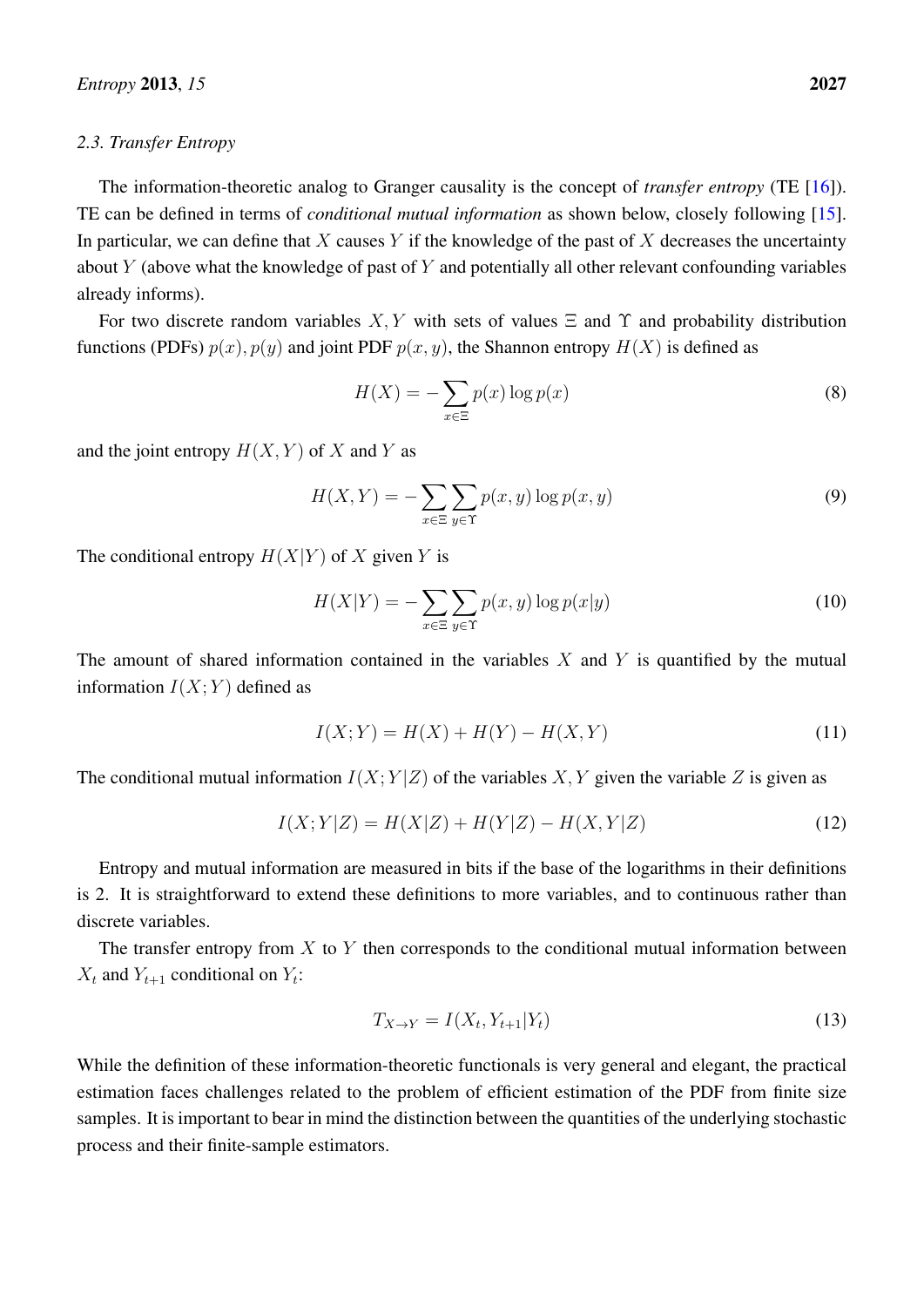### *2.4. Potential Causes of Observed Difference*

Interestingly, it can be shown that for linear Gaussian processes, transfer entropy is equivalent to linear Granger causality, up to a multiplicative factor [\[23\]](#page-20-15):

$$
\mathcal{T}_{X \to Y} = \frac{1}{2} \mathcal{F}_{X \to Y} \tag{14}
$$

However, in practice, the estimates of transfer entropy and linear Granger causality may differ. There are principally two main reasons for this divergence between the results. Firstly, when the underlying process is not linear Gaussian, the true transfer entropy may differ from the true linear Granger causality corresponding to the linear approximation of the process. A second reason for divergence between sample estimates of transfer entropy and linear Granger causality, valid even for linear Gaussian processes, is the difference in the properties of the estimators of these two quantities, in particular bias and variance of the estimates.

# *2.5. TE Estimation*

There are many algorithms for the estimation of information-theoretical functionals that can be adapted to compute transfer entropy estimates. Two basic classes of nonparametric methods for the estimation of conditional mutual information are the *binning methods* and the *metric methods*. The former discretize the space into regions usually called bins or boxes—a robust example is the equiquantal method based on discretization of studied variables into  $Q$  equiquantal bins (EQQ  $[24]$ ). In the latter methods, the probability distribution function estimation depends on the distances between the samples computed using some metric. An example of a metric method is the  $k$ -nearest neighbor (kNN [\[15,](#page-20-8)[25\]](#page-21-0)) algorithm. For more detail on methods of estimation of conditional mutual information and their comparison, see [\[15\]](#page-20-8).

Note that both types of algorithms require setting an additional parameter. While some heuristic suggestions have been published in the literature, suitable values of these parameters may depend on specific aspects of the application including the character of the time series. For the purpose of this study, we use a range of parameter values and subsequently select the parameter values providing the most stable results for further comparison with linear methods, see below.

# *2.6. Data*

## 2.6.1. Dataset

Data from the NCEP/NCAR reanalysis dataset [\[17\]](#page-20-10) has been used. In particular, we utilize the time series  $x_i(t)$  of daily and monthly mean surface air temperature from January 1948 to December 2007  $(T_d = 21,900$  and  $T_m = 720$  time points, respectively), sampled at latitudes  $\lambda_i$  and longitude  $\phi_i$  forming a regular grid with a step of  $\Delta \lambda = \Delta \phi = 2.5^{\circ}$ . The points located at the poles have been removed, giving a total of  $N = 10, 224$  spatial sampling points.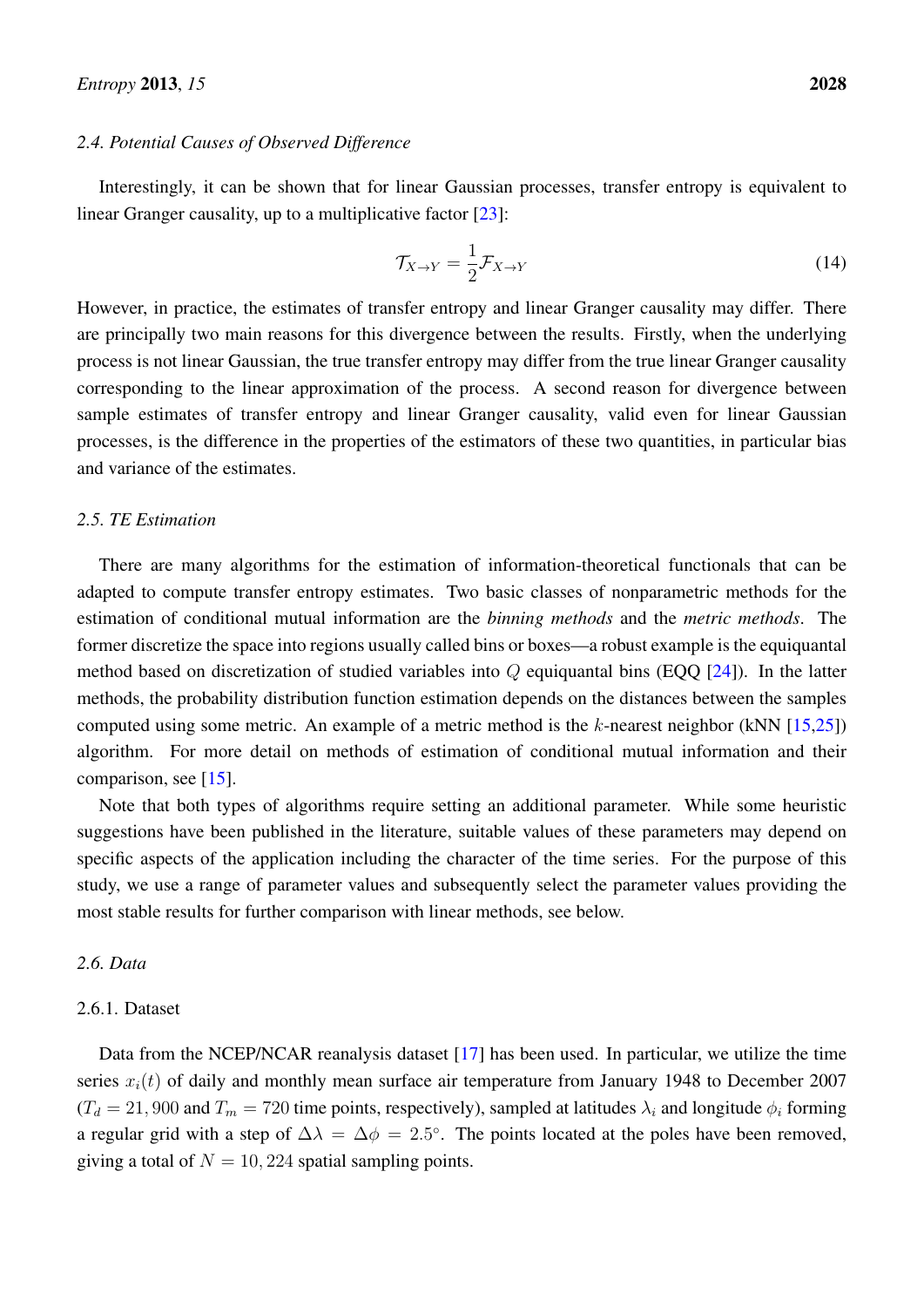#### 2.6.2. Preprocessing

To minimize the bias introduced by periodic changes due to solar irradiation, the mean annual cycle has been removed to produce anomaly time series. The data were further standardized such that the time series at each grid point has unit variance. The time series are then scaled by the cosine of the latitude to account for grid points closer to the poles representing smaller areas and being closer together (thus biasing the correlation with respect to grid points farther apart). The poles are thus omitted entirely by effectively removing data for latitude  $\pm 90$ .

# 2.6.3. Computing the Components

First, the covariance matrix of the scaled time series obtained by preprocessing is computed. Note that this covariance matrix is equal to the correlation matrix, where each correlation is scaled by the inverse of the product of the cosines of the latitudes of the time series entering the correlation.

Next, the eigendecomposition of the covariance matrix is computed. The eigenvectors corresponding to genuine components are extracted (the estimation of the number of components is explained in the next paragraph). The eigenvectors are then rotated using the VARIMAX method [\[26\]](#page-21-1).

The rotated eigenvectors are the resulting components. Each component is represented by a scalar field of intensities over the globe, and by a corresponding time series. See Figure [1](#page-6-0) for a parcellation of the globe by the components. For each location, the color corresponding to the component with maximal intensity is used—due to good spatial localization and smoothness of the components, this leads to the parcellation of the globe into generally contiguous regions.

<span id="page-6-0"></span>Figure 1. Location of areas dominated by specific components of the surface air temperature data using VARIMAX-rotated PCA decomposition. For each location, the color corresponding to the component with maximal intensity was used. White dots represent approximate centers of mass of the components, used in subsequent figures for visualization of the nodes of the networks.

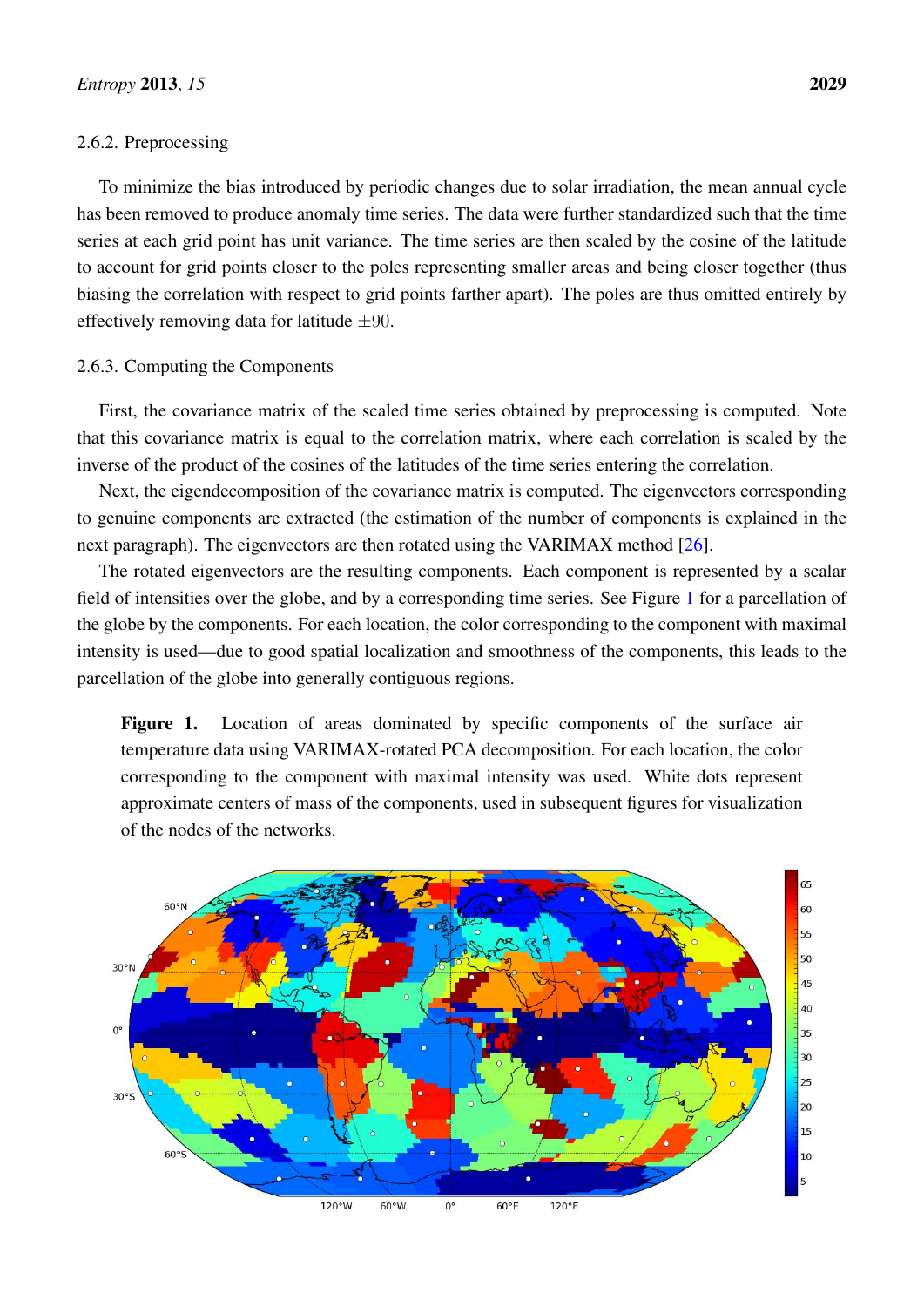## 2.6.4. Estimating the Dimensionality of the Data

To reduce the dimensionality, only a subset of the components is selected for further analysis. The main idea rests in determining significant components by comparing the eigenvalues computed from the original data to eigenvalues computed from a control dataset corresponding to the null hypothesis of uncoupled time series with the same temporal structure as the original data. To accomplish this, the time series in the control datasets are generated as realizations of autoregressive (AR) models that are fitted to each time series independently. The dimension of the AR process is estimated for each time series separately using the Bayesian Information Criterion [\[27\]](#page-21-2).

This model is used to generate 10,000 realizations in the control dataset. The eigendecomposition of each realization is computed and aggregated, providing a distribution for each eigenvalue (1st, 2nd, ...) under the above null hypothesis. Finding the significant eigenvalues then reduces to a multiple comparison problem, which we resolved using the False Discovery Rate (FDR) technique [\[28\]](#page-21-3), leading to the identification of 67 components.

For computational reasons, the decomposition was carried out on the monthly data and the resulting component weights were used to extract daily time series from the corresponding preprocessed daily data (anomalization, standardization, cosine transform). The method thus provides full-resolution component localization on the 10224-point grid while also yielding a high-resolution time series associated with each component. Indeed, carrying out the decomposition directly on the daily data might have provided a slightly different set of components, as the decomposition would also take into account high-frequency variability. The current decomposition has both conceptual and practical motivation. Conceptually, it provides information about the high-frequency behavior of the variability modes detected in the monthly data (a timescale more commonly used for decomposition in the climate community). The practical reason is that the decomposition of the full  $10224 \times 21900$  matrix of daily data is computationally demanding, particularly in combination with the bootstrap testing procedure described above.

# *2.7. Network Construction*

Formally, in the graph-theoretical approach, a network is represented by a graph  $G = (V, E)$ , where V is the set of nodes of G,  $n = #V$  is the number of nodes and  $E \subset V^2$  is the set of the edges (or links) of G. In weighted graphs, each edge connecting nodes i and j can be assigned a weight  $a_{i,j}$ representing the strength of the link. Thus, the pairwise causality matrix T with entries  $\mathcal{T}_{i,j} = \mathcal{T}_{X_i \to X_j}$ can be understood as a weighted graph. Commonly, the graph is transformed into an unweighted matrix by suitable thresholding, keeping only links with weights higher than some threshold (and setting their weights to 1) while removing the weaker links (setting their weights to zero).

There are three principal strategies to choose the threshold. One can choose a fixed value based on expert judgment of what constitutes a strong link, or adaptively to enforce a required density of the graph (relative number of links with respect to the maximum number possible, *i.e*., in a full graph of given size). The third option is to use statistical testing to detect statistically significant links. In the current paper, we start with the original unthresholded graphs, but provide also example results for thresholded graphs using the above approaches.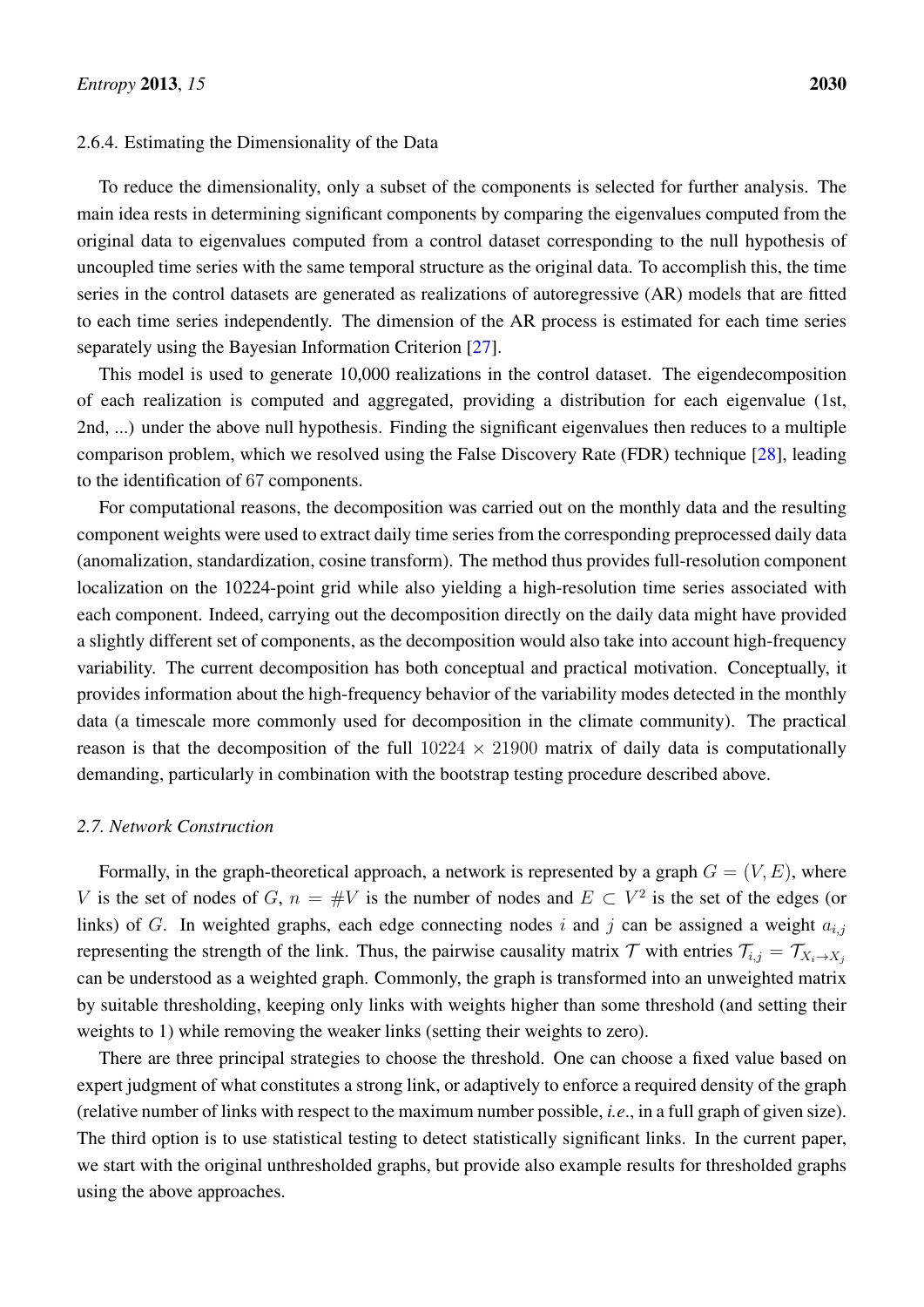## *2.8. Reliability Assessment*

In line with the terminology of psychometrics or classical test theory, by reliability we mean the overall consistency of a measure (consistency here does not mean the statistical sense of asymptotic behavior). In the context of network construction, we considered a method reliable if the networks constructed from different samples of the same dynamical process are similar to each other. Note that this does not necessarily imply validity or accuracy of the method—under some circumstances, a method could consistently arrive at wrong results. In a way, reliability/consistency can be considered a first step to validity. In practical terms, even if the validity was undoubted, reliability can give the researcher an estimate on the confidence he/she can have in the reproducibility of the results.

To assess the similarity of two matrices, many methods are available, including the (entry-wise) Pearson's linear correlation coefficient. Inspection of the causality matrices suggests a heavily non-normal distribution of the values with many outliers. Therefore, the correlation of ranks, using Spearman's correlation coefficient, may be more suitable.

Apart from reliability of the full weighted causality graphs, we also study the unweighted graphs derived by thresholding. Based on inspection of the causality matrices, a density of 0.01 (keeping 1 percent of strongest links) was chosen for the analysis. To assess the similarity of two binary matrices, we use the Jaccard similarity coefficient. This is the relative number of links that are shared by the matrices with respect to the total number of links that appear at least in one of the matrices. Such a ratio is a natural measure of matrix overlap, ranging from 0 for matrices with no common links to 1 for identical matrices.

# 2.8.1. Model

A convenient method for assessing the reliability of a method on time series is to compare the results obtained from different temporal windows. However, dissimilarity among the results can be theoretically attributed to both lack of reliability of the method and hypothetical true changes in the underlying system over time (nonstationarity).

Therefore, to isolate the effect of method properties, we test the methods on a realistic but stationary model of the data. To provide such a stationary model of the potentially non-stationary data, surrogate time series were constructed.

Technically, surrogate time series are conveniently constructed as multivariate Fourier transform (FT) surrogates [\[29,](#page-21-4)[30\]](#page-21-5). They are computed by first performing a Fourier transform of the series and keeping unchanged the magnitudes of the Fourier coefficients (the amplitude spectrum). Then the same random number is added to the phases of coefficients of the same frequency bin. The surrogate is then the inverse FT into the time domain.

The surrogate data represent a realization of a linear stationary process conserving the linear structure (covariance and autocovariance) of the original data, and hence also the linear component of causality. Note that any nonlinear component of causality should be removed, and the nonlinear methods should therefore converge to the linear methods (as discussed in Section [2.1\)](#page-2-0).

After testing the reliability on the stationary linear model, we assess the stability of the methods also on real data. The variability here should reflect a mixture of method non-reliability and true climate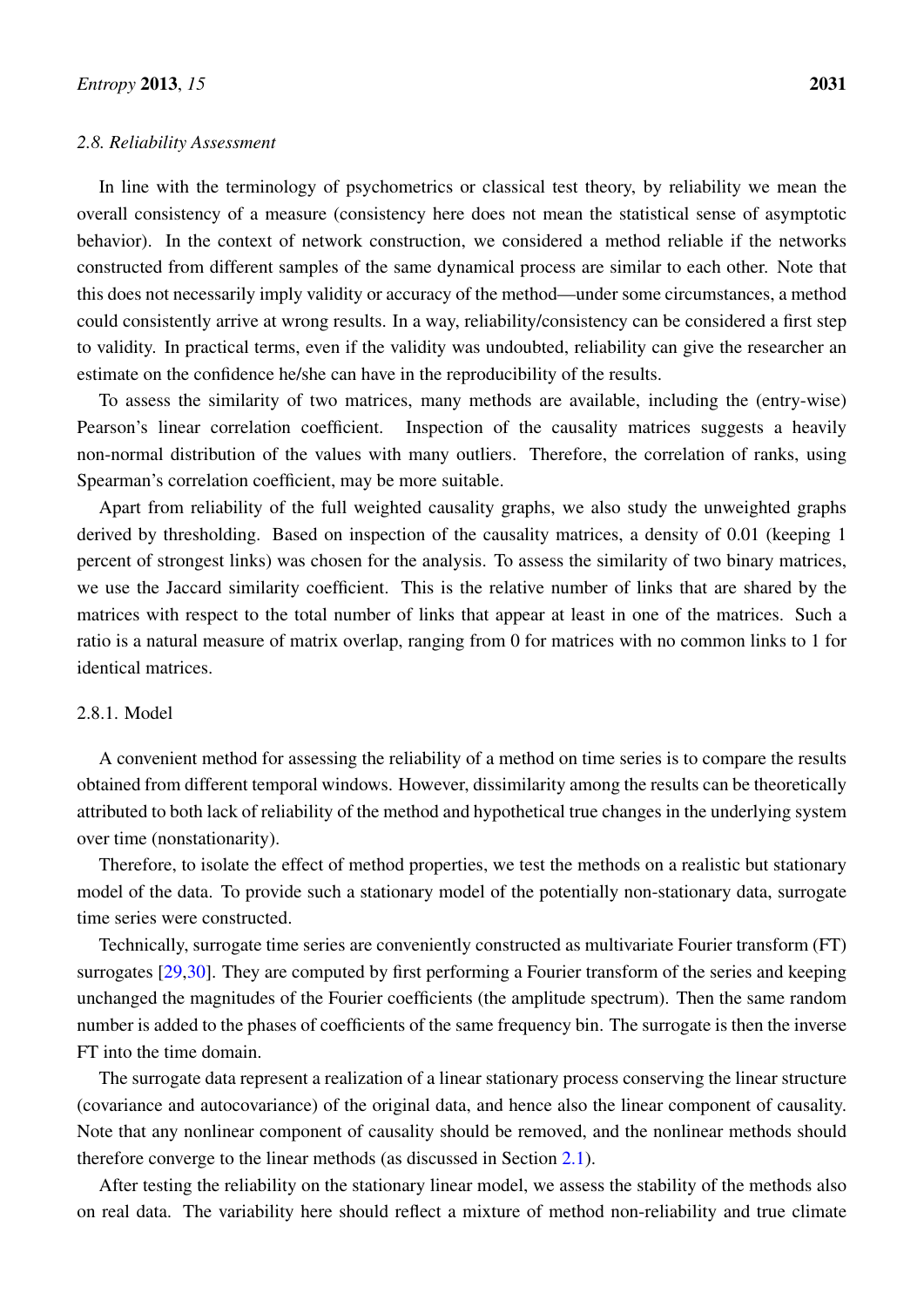changes. Note that also the nonlinear methods may potentially diverge from the linear ones due to nonlinear causalities in the data.

# 2.8.2. Implementation Details

For estimation, both the stationary model and the real data time series were split into 6 windows (one for each decade, *i.e*., with approximately 3650 time points). For each of the windows, the causality matrix has been estimated with several causality methods.

In particular, we have used pairwise Granger causality as a representative linear method and computed transfer entropy by two standard algorithms using a range of critical parameter values. The first is an algorithm based on the discretization of studied variables into  $Q$  equiquantal bins (EQQ [\[24\]](#page-20-16),  $Q \in \{2, 3, 4, 5, 6, 7, 8, 9, 10, 11, 12, 13, 14\}$  and the second is a k-nearest neighbor algorithm  $(kNN[15,25], k \in \{2,4,8,16,32,64,128,256,512\}).$  $(kNN[15,25], k \in \{2,4,8,16,32,64,128,256,512\}).$  $(kNN[15,25], k \in \{2,4,8,16,32,64,128,256,512\}).$  $(kNN[15,25], k \in \{2,4,8,16,32,64,128,256,512\}).$ 

Each of these algorithms provides a matrix of causality estimates among the 67 climate components within the respective decade. We further assess the similarity of these matrices across both time and methods, first in stationary data (where temporal variability is attributable to method instability only) and then in real data. Apart from direct visualization, the similarity of the constructed causality matrices is quantified by the Spearman's rank correlation coefficient of off-diagonal entries. The reliability is then estimated as the average Spearman's rank correlation coefficient across all  $(6 \times 5)/2 = 15$  pairs of temporal windows.

To inspect the robustness of the results, the analysis was repeated with several possible alterations to the approach. Firstly, the similarity among the thresholded rather than unweighted graphs was assessed by means of the Jaccard similarity coefficient instead of Spearman's rank correlation coefficient. Secondly, we repeated the analysis using linear multivariate AR(1) process for the generation of the stationary model instead of Fourier surrogates. Thirdly, the analysis was repeated on sub-sampled data (by averaging each 6 days to give one data point). This way, the same methods should provide causality on a longer time scale. To keep the same (and sufficiently high) number of time points, the sub-sampled data were not split into windows, but 6 realizations were generated from a fitted multivariate AR(1) process.

Finally, to assess the role that the reliability of different methods may have for statistical inference, we tested the number of links that the method was able to statistically distinguish compared with an empirical distribution corresponding to independent linear processes. This null hypothesis was realized by computing the causalities on a set of  $N = 19$  univariate Fourier surrogates. Under the hypothesis of no dependence between the processes, the probability of the data's causality value for a given pair of variables being the highest among the total 20 values available is  $p = 0.05$ , providing a convenient nonparametric test of causality.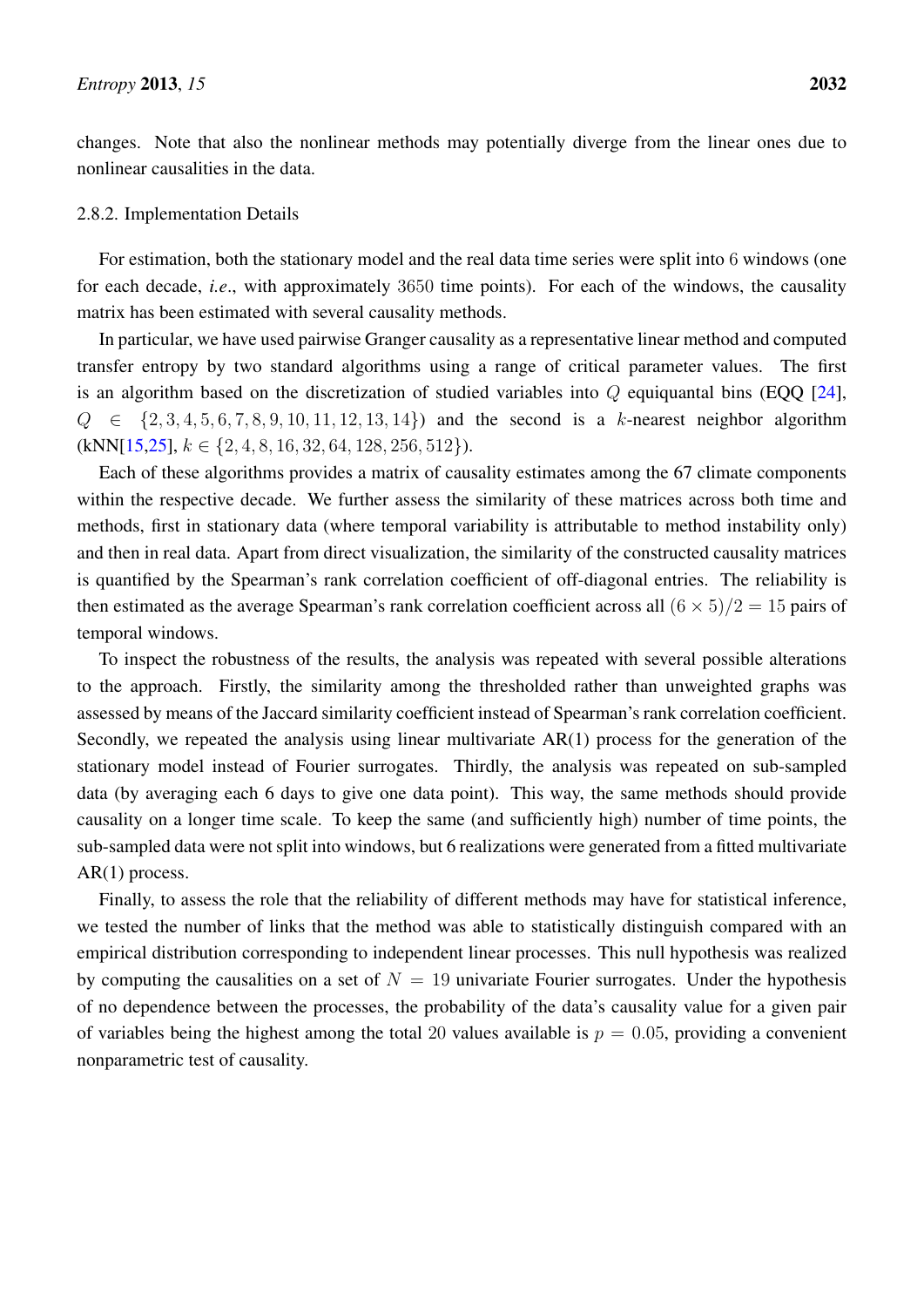# 3. Results

# *3.1. Weighted Causality Networks*

The reliability of weighted causality networks computed from a decade of stationary model data is shown in Figure [2](#page-10-0) (for all methods and parameter values), along with the average similarity of the nonlinear network estimate by each method with the one obtained for the linear Granger causality method. The linear Granger causality shows the highest reliability, with the average Spearman's rank coefficient being ∼ 0.6. The equiquantal binning method provided the most reliable network estimates for  $Q = 2$  ( $\bar{r} \sim 0.36$ ), with reliability generally decreasing for larger Q. The k-nearest neighbors algorithm provided even less reliable network estimates, with only weak dependence on the value of  $k$ and optimum reliability of  $\bar{r} \sim 0.33$  for  $k = 64$ .

<span id="page-10-0"></span>Figure 2. Reliability of causality network detection using different causality estimators, and the similarity to linear causality network estimates using the Fourier surrogate model. For each estimator, six causality networks are estimated, one for each decade-long section of model stationary data (a Fourier surrogate realization of the original data). Black: the height of the bar corresponds to the average Spearman's correlation across all 15 pairs of decades. White: the height of the bar corresponds to the average Spearman's correlation of nonlinear causality network and linear causality network across 6 decades.



The causality networks constructed by each nonlinear method have been compared with the causality network obtained using the linear Granger causality analysis, see white bars in Figure [2.](#page-10-0) In general, the nonlinear causality networks have shown higher similarity to linear estimates than to nonlinear estimates for different sections of the stationary model time series. Interestingly, the parameter settings that optimized the reliability also provided the (almost) closest results to the linear methods. We have also observed generally lower reliability of the EQQ method for odd Q-values, an effect that will be investigated in detail elsewhere.

Figure [3](#page-11-0) shows the results of an analogous analysis on original data rather than the stationary model. Note that here the computed causality network similarities reflect a combination of the (lack of) reliability of the methods and the real variability in the dynamical properties of the time series across time (*i.e*., true changes in the causality pattern). The results are both qualitatively and quantitatively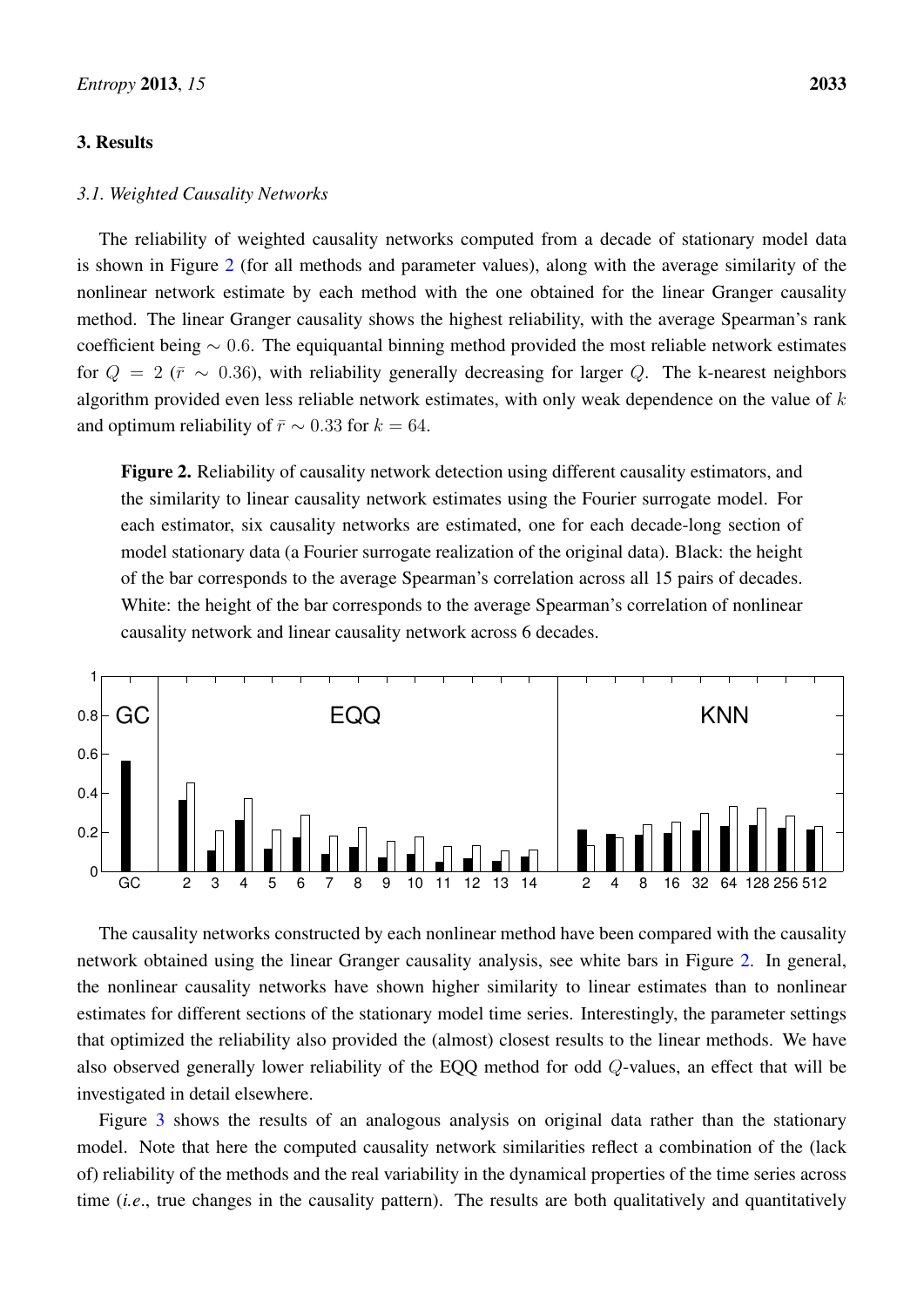similar to those shown in Figure [2,](#page-10-0) suggesting that the true variability of the causal networks on this time scale is likely rather small compared with the coarseness of the causality assessment methods.

The results for other settings are shown in Figure [4](#page-11-1) (use of multivariate  $AR(1)$  as the stationary model) and Figure [5](#page-12-0) (6-day averages), generally confirming the main observations. However, some differences were observable. For instance, in the 6-days-averaged data, the reliability dependence of the kNN method on the k-parameter was more pronounced and peaked for a higher value of  $k = 256$ . The increase of reliability of the EQQ method for high Q was found to be spurious and is discussed in Section [4.](#page-14-0)

<span id="page-11-0"></span>Figure 3. The variability of causality network detection using different causality estimators and the similarity to linear causality network estimates for the original data. For each estimator, six causality networks are estimated, one for each decade of the data. Black: the height of the bar corresponds to the average Spearman's correlation across all 15 pairs of decades. White: the height of the bar corresponds to the average Spearman's correlation of nonlinear causality network and linear causality network across 6 decades.



<span id="page-11-1"></span>Figure 4. The reliability of causality network detection using different causality estimators and the similarity to linear causality network estimates for the stationary model constructed as multivariate AR(1) surrogate of the original data. For each estimator, six causality networks are estimated, one for each decade of modeled stationary data. Black: the height of the bar corresponds to the average Spearman's correlation across all 15 pairs of decades. White: the height of the bar corresponds to the average Spearman's correlation of nonlinear causality network and linear causality network across 6 decades.

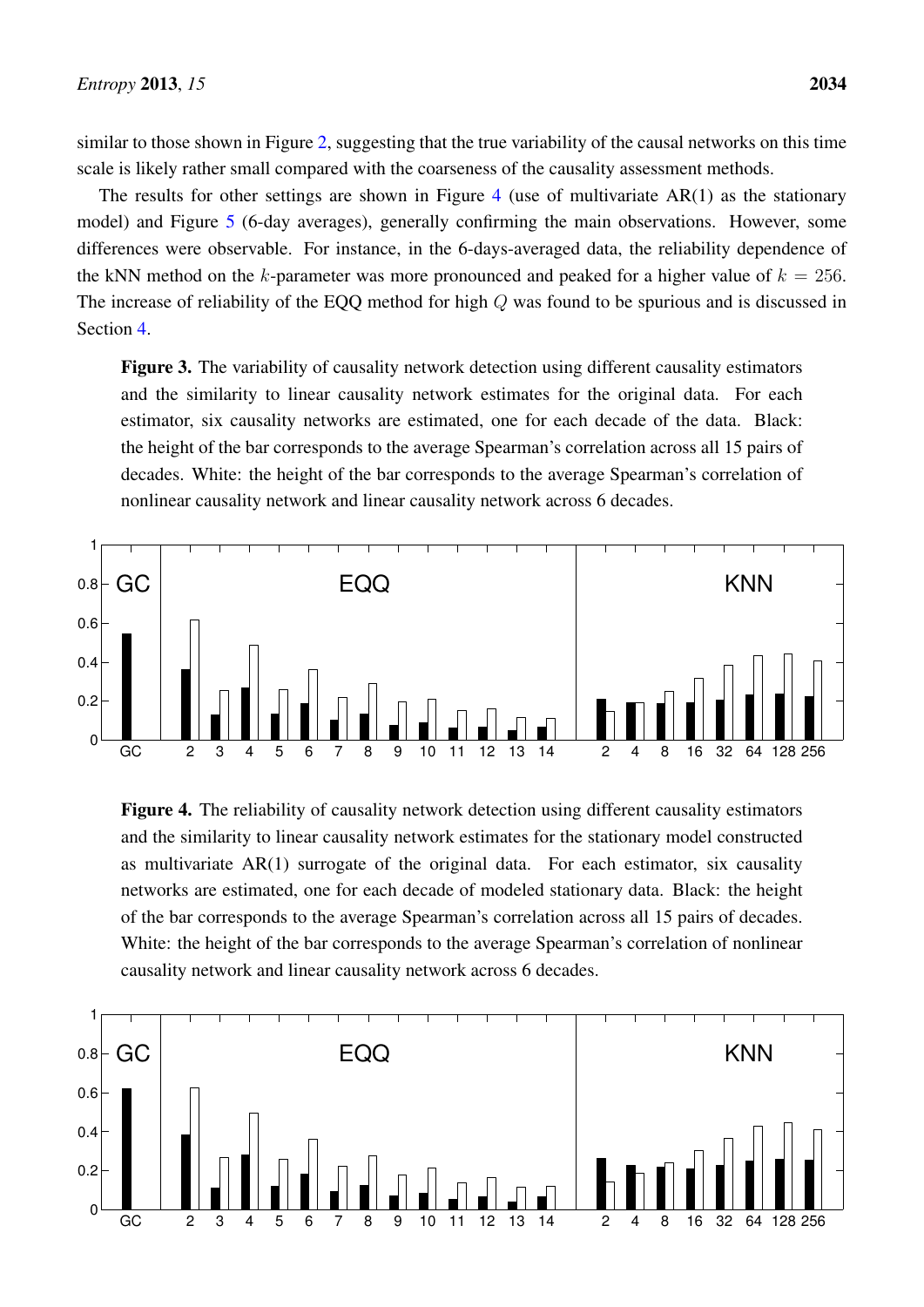<span id="page-12-0"></span>Figure 5. The reliability of causality network detection using different causality estimators and the similarity to linear causality network estimates for the stationary model constructed as multivariate AR(1) surrogate of the original data. For each estimator, six causality networks are estimated, each for a separate realization of the multivariate AR(1) process fitted to the original data. Black: the height of the bar corresponds to the average Spearman's correlation across all 15 pairs of decades. White: the height of the bar corresponds to the average Spearman's correlation of nonlinear causality network and linear causality network across 6 decades.



## *3.2. Unweighted Causality Networks*

For unweighted causality networks, after thresholding to keep 1% of the strongest links, the network similarity was assessed by the Jaccard correlation coefficient. The results are plotted as in the previous figures, see Figure [6.](#page-12-1)

<span id="page-12-1"></span>Figure 6. The reliability of causality network detection using different causality estimators and the similarity to linear causality network estimates. For each estimator, six causality networks are estimated, one for each decade of modeled stationary data. Black: the height of the bar corresponds to the average Jaccard similarity coefficient across all 15 pairs of decades. White: the height of the bar corresponds to the average Jaccard similarity coefficient of nonlinear causality network and linear causality network across 6 decades.

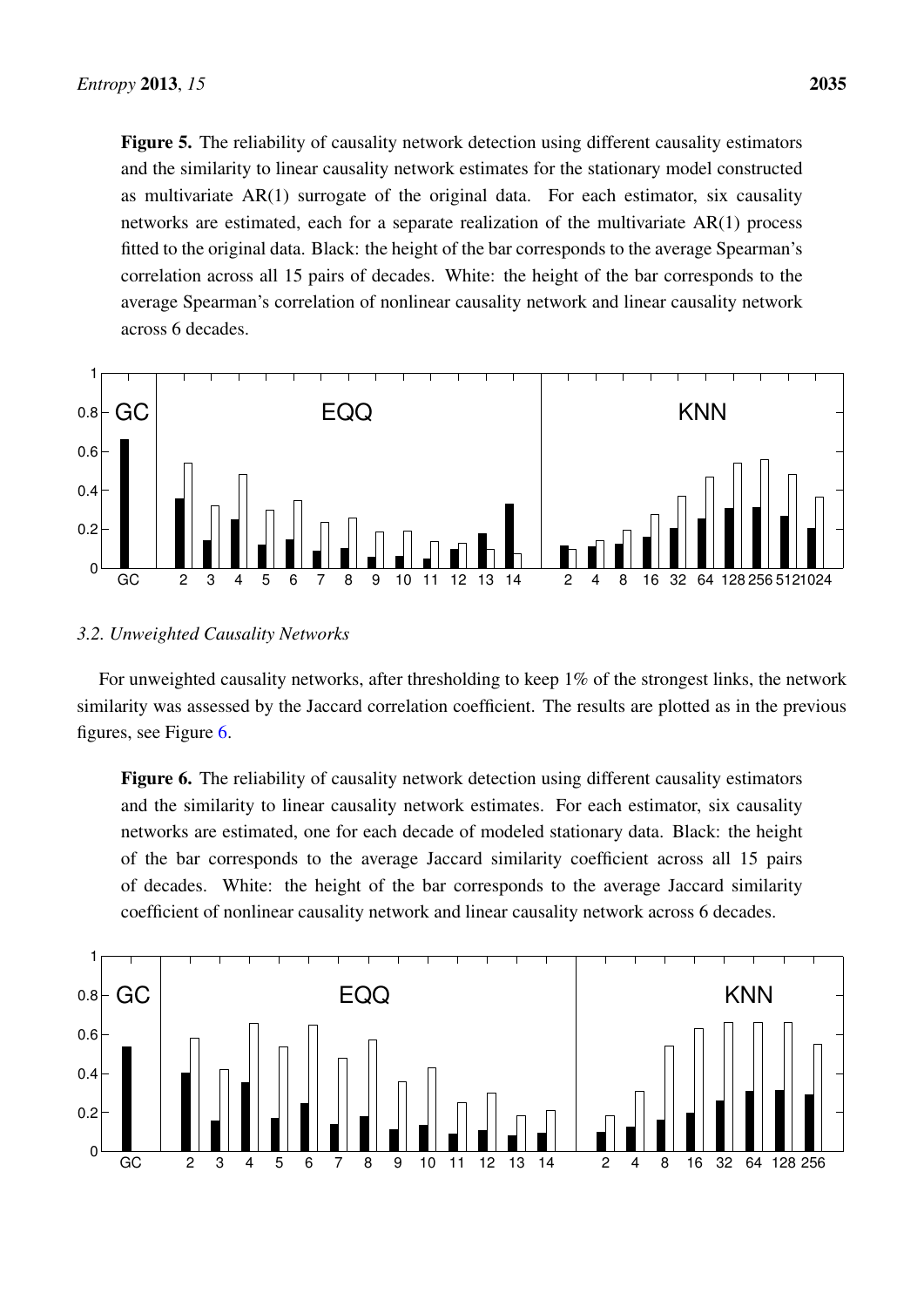## *3.3. Components and Resulting Networks*

To visualize the climatic networks, we first provide an overview of the localization of the networks in Figure [1](#page-6-0) showing a parcellation of the globe with the components. As the variability among the decades has not been proven to be substantially higher in the data than in the stationary linear surrogate model (compare Figure [2](#page-10-0) and Figure [3\)](#page-11-0) and seems to mainly correspond to random fluctuations, the causality matrices are well represented by their average, shown below. For detailed results for each temporal window, see the Supplementary Material. In Figure [7,](#page-13-0) a graph of the 100 strongest links in the causality network computed using linear Granger causality and averaged over the six decades is provided. For comparison, the causality network obtained using the EQQ with  $Q = 2$  is shown in Figure [8.](#page-14-1) The overlap between the 100 strongest links in the average linear and nonlinear causality graph is relatively high—the graphs share 91 out of 100 links. In both graphs, the detected links are located predominantly in the extra-tropical regions. The prevailing eastward direction in the oceanic areas in these latitudes is in line with the expected circulation direction; this is manifested mostly in the north Pacific and southern Atlantic. However, many of the detected interactions are bidirectional. The long links crossing the equator are likely spurious.

<span id="page-13-0"></span>Figure 7. Causality network obtained by averaging the results for the six decades (total time span 1948–2007) for decomposed data (67 components represented by center of mass). Only the 100 strongest links are shown. For each decade, the network was estimated by linear Granger causality.

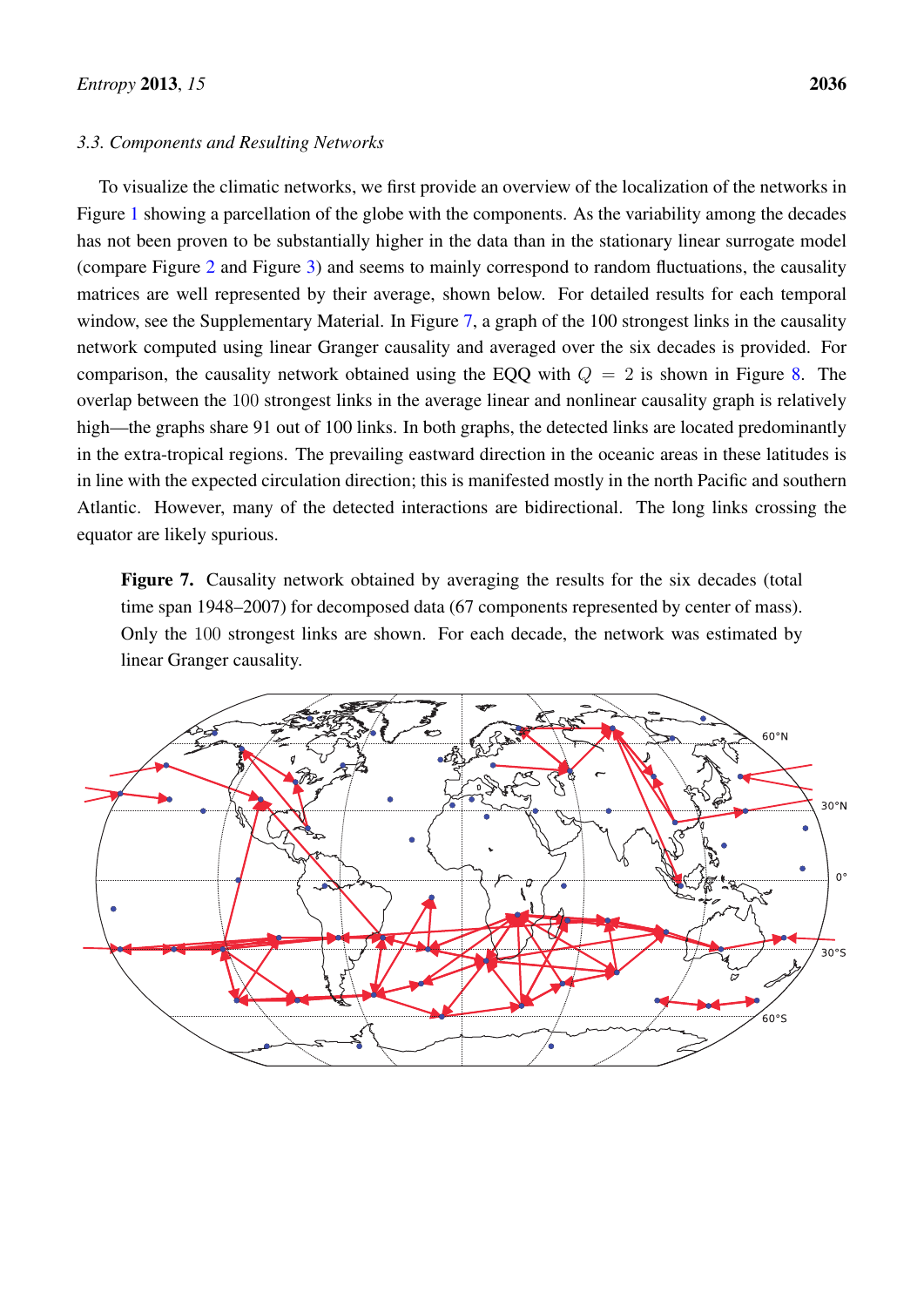<span id="page-14-1"></span>Figure 8. Causality network obtained by averaging the results for the six decades (total time span 1948–2007) for decomposed data (67 components represented by center of mass). Only the 100 strongest links are shown. For each decade, the network was estimated by (nonlinear) transfer entropy using the equiqantal binning method with  $Q = 2$ .



# <span id="page-14-0"></span>4. Discussion

The series of examinations provided evidence that both nonlinear and linear methods may be used to construct directed climate networks in a reliable way under a range of settings, with the basic linear Granger causality outperforming the studied nonlinear methods. On the side of nonlinear causality methods, we focused on the prominent family of methods based on the estimation of conditional mutual information in the form of transfer entropy. Two algorithms were used that represent key approaches of estimating conditional mutual information and have been extensively used and proven efficient on real-world data. Alternative approaches also exist, including the use of recurrence plots [\[31\]](#page-21-6).

Indeed, for the sake of tractability, we have limited the investigation in several ways. As the motivation of the current study was to explore the rationale for use of linear/nonlinear methods in causal climate network construction and to provide a basis for more detailed analyses of climate networks, some simple pragmatic methodological choices have been made mainly for testing the method's differences, rather than studying specific phenomena.

Most prominently, linear Granger causality was chosen for its theoretical equivalence to transfer entropy (under the assumption of linearity), as this provides a fair comparison. However, the use of the strictly pairwise causality estimators suffers from severe inherent limitations. To give an example, a system consisting of three processes  $X, Y, Z$ , where  $Z$  drives both  $X$  and  $Y$ , but with different temporal lags, may erroneously show causal influence between  $X$  and  $Y$  even though these were not directly coupled. To deal with such situations, the concepts can be generalized to the multivariate case [\[32\]](#page-21-7). In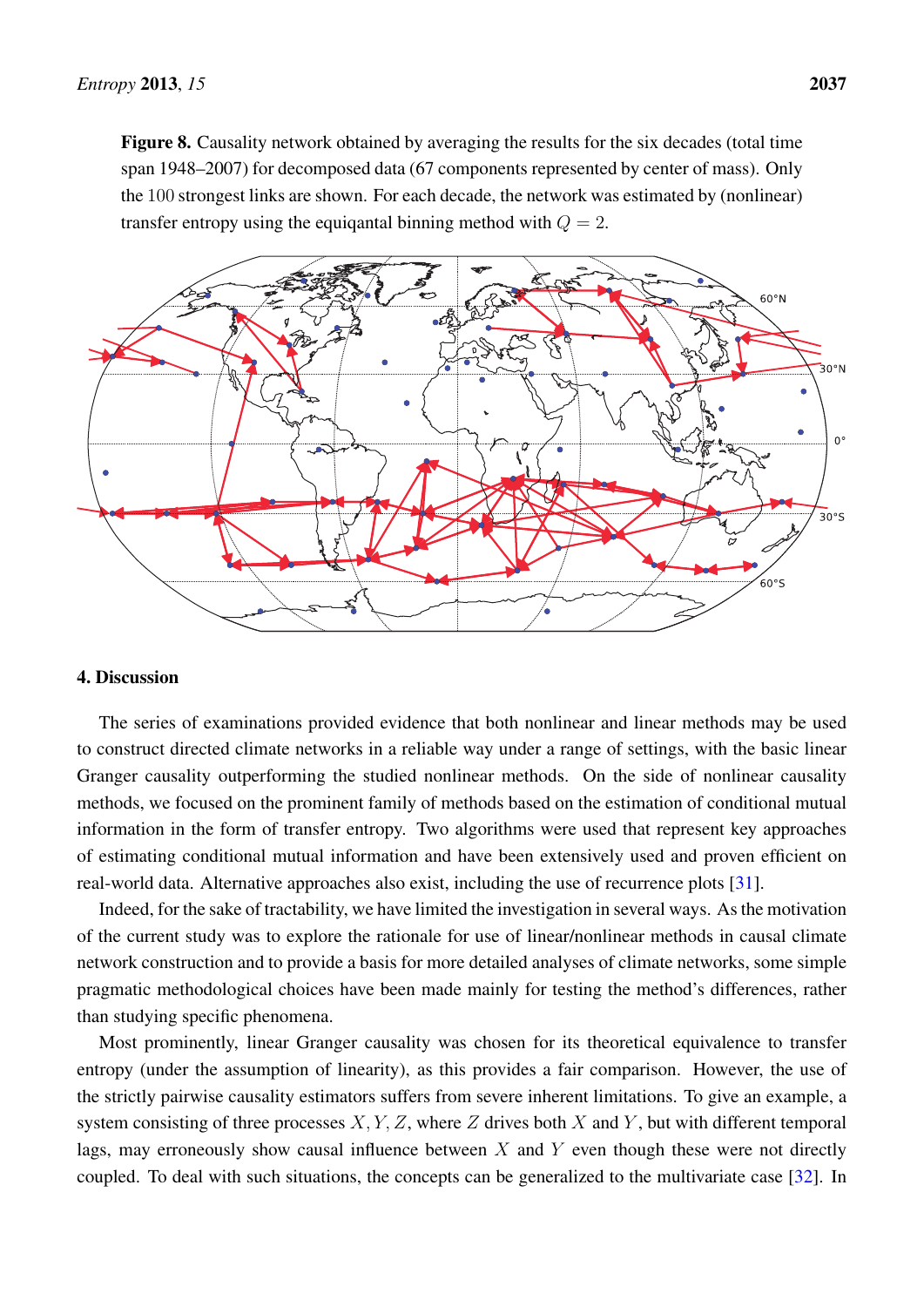the case of linear Granger causality this leads to fitting a multivariate linear process including, apart form X and Y, also a (possibly multivariate)  $Z$ .

On the other side, there is a price for including too many variables in the model, as for short time series the theoretical advantage of including possible common causes may be outweighed by the numerical instability of fitting a higher order model. In Figure [9](#page-15-0) we include an example result for applying the fully multivariate linear Granger causality, with the pairwise causality for each pair taking into account variability explained by all the other 65 component time series. Note that many of the links recovered by the simplified bivariate linear Granger causality are recovered (see Figure [7\)](#page-13-0), however, the multivariate model leads to the detection of many long-ranging links crossing the equator, which are likely spurious and a result of lower reliability of the algorithm. Quantitatively, the average similarity (Spearman's rank correlation coefficient) among the multivariate linear Granger causality matrices obtained for six decades of linear surrogate data was  $\hat{r}_{sp} = 0.45$ , compared with  $\hat{r}_{sp} = 0.57$  obtained for the simplified bivariate linear Granger causality. We do not provide analogous results for nonlinear methods, as the estimation of information-theoretical functionals in the fully multivariate setting is computationally prohibitively difficult.

<span id="page-15-0"></span>Figure 9. Causality network obtained by averaging the results for the six decades (total time span 1948–2007) for decomposed data (67 components represented by center of mass). Only the 100 strongest links are shown. For each decade, the network was detected by the fully multivariate linear Granger causality.



Similarly, the assumption of a single possible lag (1 time step of 1 or 6 days respectively in our investigation) may not be suitable in real context, although at least the relative reliability of different methods may not be strongly affected by this within reasonable range of parameters. For precise geophysical interpretation, fitting an appropriate model order and allowing multiple lags would be warranted.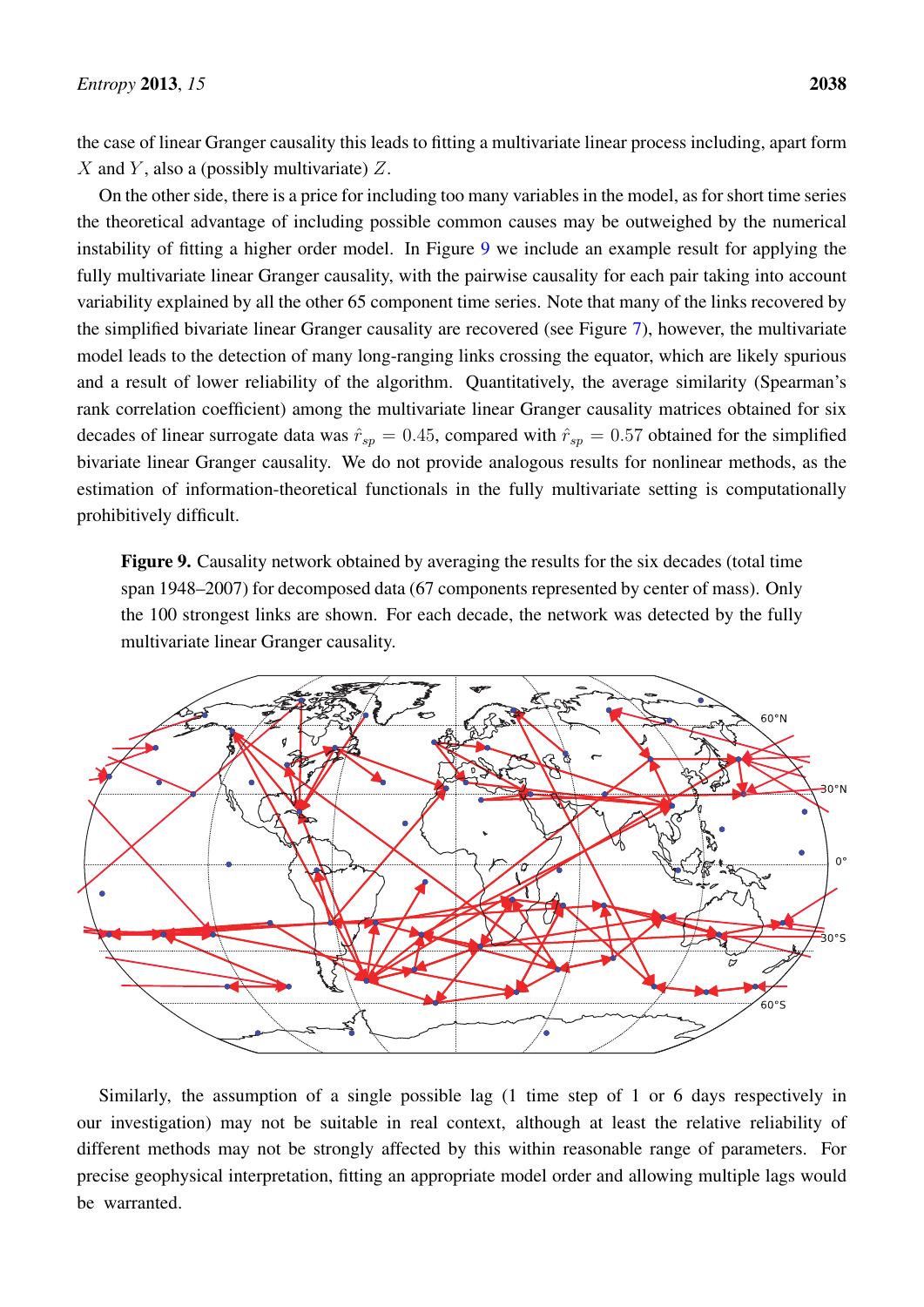In general, estimation of these generalized causality patterns from relatively short time series is technically challenging, particularly in the context of nonlinear, information-theory based causality measures, due to the exponentially increasing dimension of probability distributions to be estimated. However, recent work has provided promising approaches to tackle this curse of dimensionality by decomposing TE into low-dimensional contributions [\[32\]](#page-21-7). For theoretical and numerical considerations on how a causal coupling strength can be defined in the multivariate context, see [\[33\]](#page-21-8). Assessment of the performance of these novel methods in the detection of causal climate networks is a subject of future work. For completeness we mention that apart from the time-domain treatment of causality, the whole problem can also be reformulated in the spectral domain, leading to frequency-resolved causality indices such as partial directed coherence (PDC [\[34\]](#page-21-9)) or Directed Transfer Function (DTC [\[35\]](#page-21-10)).

Our study also shows some key properties of the conditional mutual information estimates. Note that for instance for the 6-days networks (Figure [5\)](#page-12-0), the EQQ method reliability increases again for  $Q > 11$ , however, the similarity to the linear estimate further decreases. A direct check of the causality networks shows that they tend to a trivial column-wise structure, with the intensities for each column highly correlated to the autoregressive coefficient of the given time series. This corresponds to a manifestation of a dominant autocorrelation-dependent bias in the EQQ estimator for too high Q values (note that  $Q = 14$  corresponds to less than one time point per average in a 4D bin, an unsuitable sampling of the space for effective probability distribution function approximation).

Reconstruction of networks directly from gridded climatic field data is challenging and perhaps not always the best approach, for reasons including efficient computation and visualization of the results. Instead, we apply here a decomposition of the data in order to get the most important components, *i.e*., by using a varimax-rotated principle component analysis. This provides a useful dimension-reduction of the studied problem. In particular, the gridded data does not reflect the real climate subsystems, which may be better approximated by the decomposition modes. However, as the decomposition is an implicit (weighted) coarse-graining, the detected difference between the linear and nonlinear methods may be different from that in the original time series data. In particular, the spatial averaging may increase the reliability of both approaches by suppressing noise, but also suppress any highly spatially localized heterogeneous patterns of both nonlinear and linear character. This might be reflected in the specific results of the paper, in particular the obtained quantitative reliability estimates.

To assess how the results generalize to gridded data, we carried out a partial analysis using an approximately equidistant grid consisting of 162 spatial locations. The time series were preprocessed by removing anomalies in mean as well as in variance. The reliability assessment for the gridded data shows qualitatively similar results, see Figure [10.](#page-17-0) As for the component data, the linear Granger causality has proven to be most reliable, and also relatively reliable results are obtained for nonlinear conditional mutual information with a small number of bins  $(Q = 2)$ . The overall decrease in reliability is probably due to a combination or larger matrix size and less sophisticated dimensionality reduction strategy. The kNN algorithm was not assessed on this data to limit additional computational time demands. The average graphs for linear and nonlinear causality are shown in Figures [11](#page-17-1) and [12](#page-18-0) respectively. Interestingly, the spatial sparsity may be more suited to the 1-day lag causality estimation, as the detected average causality graphs hold structure that is easier to interpret. In particular, the direction of detected information flow in the extra-tropical areas approximately between 30◦ and 60◦ on both hemispheres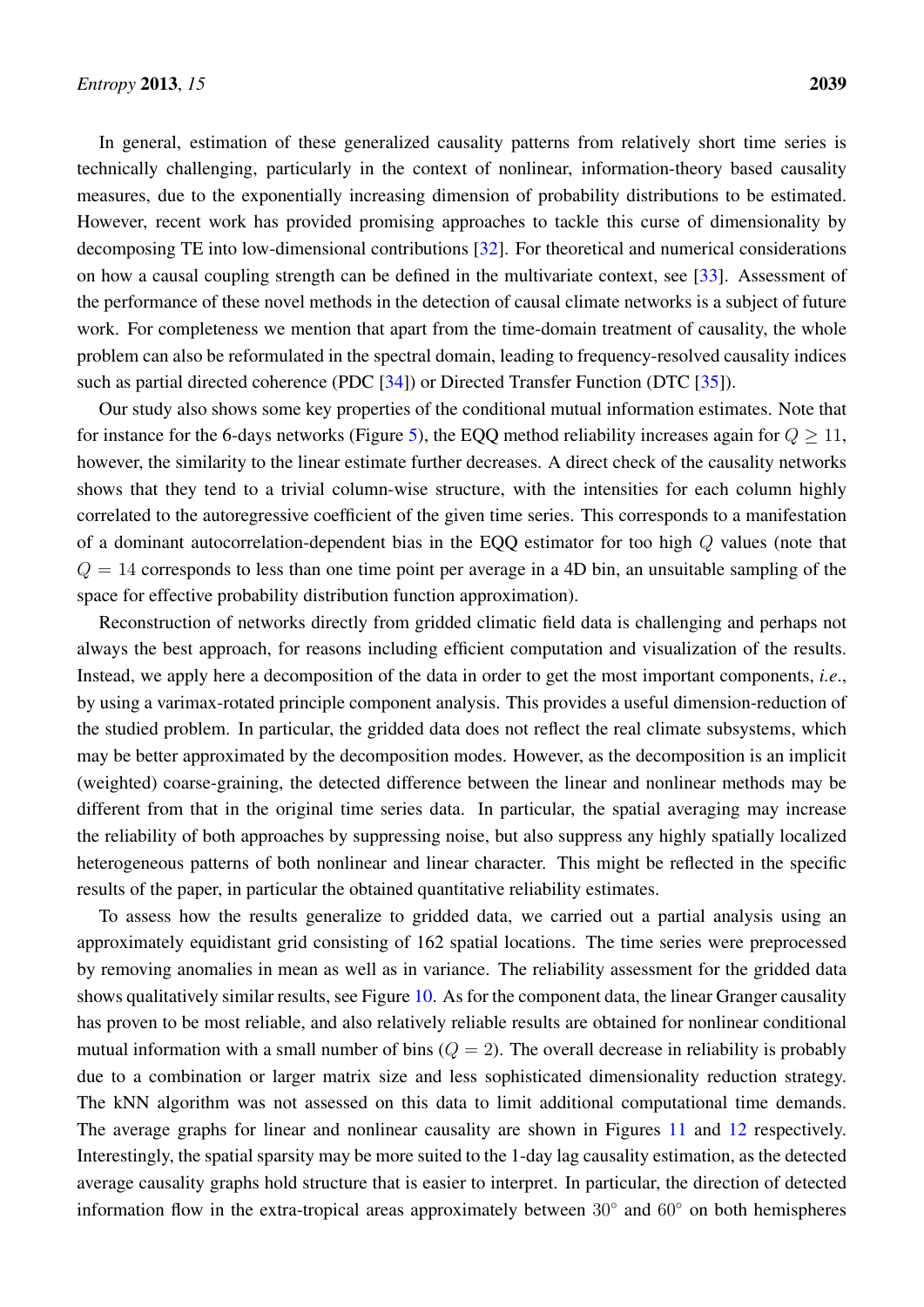almost without exception resembles the prevailing eastward direction of air circulation in the Ferrell cells (mid-latitude westerlies). On the other side, in particular the graph in Figure [11,](#page-17-1) the direction of detected information flow corresponding to the strongest 200 links for the more robust linear Granger causality method also includes many arrows aiming westwards in the tropical regions (e.g., in the Pacific), which may correspond to the easterly trade winds in the regions corresponding to Hadley cells.

<span id="page-17-0"></span>Figure 10. The reliability of causality network detection using different causality estimators and the similarity to linear causality network estimates for the Fourier surrogates model. For each estimator, six causality networks are estimated, one for each decade-long section of the model stationary data (a Fourier surrogate realization of the original data). Black: the height of the bar corresponds to the average Spearman's correlation across all 15 pairs of decades. White: the height of the bar corresponds to the average Spearman's correlation of nonlinear causality network and linear causality network across 6 decades.



<span id="page-17-1"></span>Figure 11. Causality network obtained by averaging the results for the six decades (total time span 1948–2007) for gridded data (162 spatial locations). Only the 200 strongest links are shown. For each decade, the network was estimated by linear Granger causality.

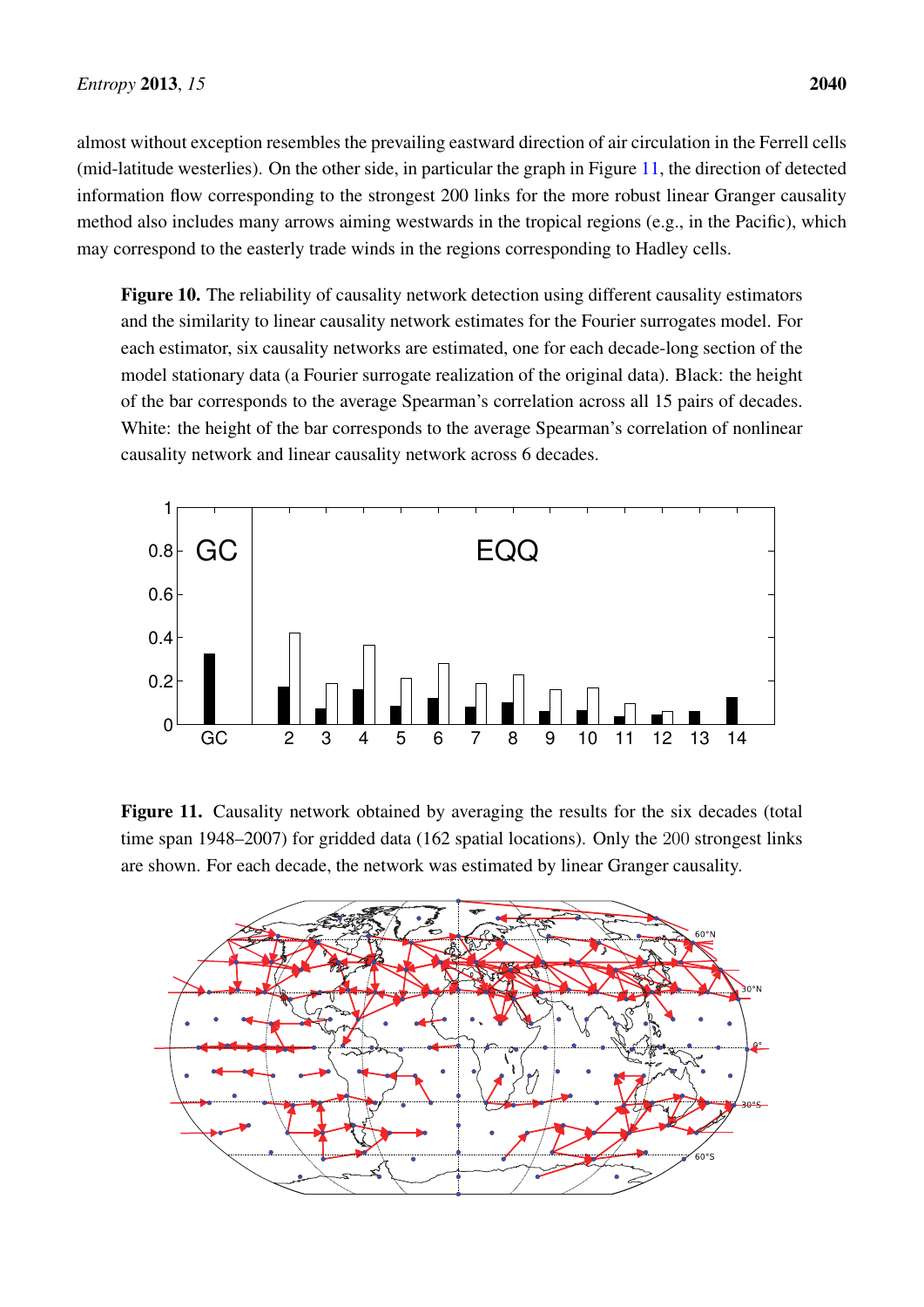<span id="page-18-0"></span>Figure 12. Causality network obtained by averaging the results for the six decades (total time span 1948–2007) for gridded data (162 spatial locations). Only the 200 strongest links are shown. For each decade, the network was estimated by (nonlinear) conditional mutual information, using the equiqantal binning method with  $Q = 2$ .



In general, the differences in reliability may have important consequences for the detectability of causal links as well as their changes. Of course, theoretically this is not necessary since a nonlinear system may have links that have negligible linear causality but strong enough nonlinear causality fingerprint. Recent works have proposed approaches for the explicit quantification of the nonlinear contribution of equal-time dependence  $[36]$ , applied to neuroscientific  $[36]$  as well as climate data [\[11\]](#page-20-4). However, the generalization to higher dimensional information-theoretic functionals is not straightforward and is the subject of ongoing work. Thus, we give here at least an illustrative example of the trade-off between the generality of transfer entropy and the higher reliability of linear Granger causality: using the original 67 components data (divided into 6 decadal sections, see Section [2\)](#page-2-1), the basic statistical test at the 5% significant level (described in Section [2\)](#page-2-1) marked on average 1592 links as statistically significant (out of 4422 possible), while the EQQ method showed in general a lower number of significant links, depending on the parameter value in a way similar to the reliability estimate, with a maximum of 983 significant links for  $Q = 2$  and a minimum of 287 significant links for  $Q = 13$ . Note that given the significance level of the test, on average  $221 \approx 4422 \times 0.05$  significant links would be expected to appear by chance in a collection of completely unrelated processes.

# 5. Conclusions

A meaningful interpretation of climate networks and their observed temporal variability requires knowledge and minimization of the methodological limitations. In the present work, we discussed the problem of the reliability of network construction from time series of finite length, quantitatively assessing the reliability for a selection of standard bivariate causality methods. These included two major algorithms for estimating transfer entropy with a wide range of parameter choices, as well as linear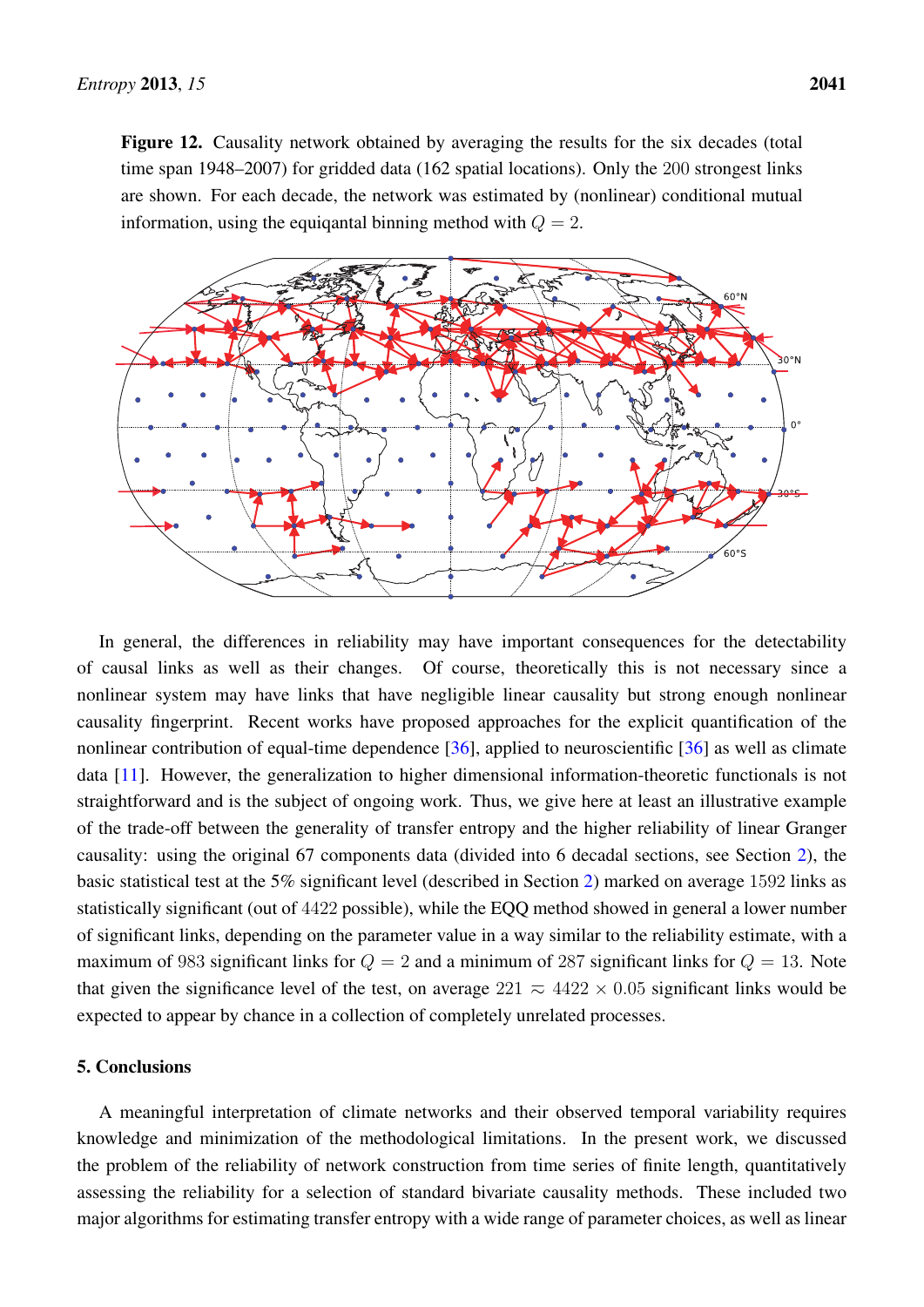Granger causality analysis, which can be understood as linear approximation of transfer entropy. Overall, the causality methods provided reproducible estimates of climate causality networks, with the linear approximations outperforming the studied nonlinear methods in reliability. Interestingly, optimizing the nonlinear methods with respect to reliability has led to improved similarity of the detected networks to those discovered by linear methods, in line with the hypothesis of near-linearity of the investigated climate reanalysis data, in particular the surface air temperature time series.

The latter hypothesis regarding the surface air temperature has been supported by the study in [\[11\]](#page-20-4) which extended the older results of [\[37\]](#page-21-12) who tested for possible nonlinearity in the dynamics of the station (Prague-Klementinum) SAT time series and found that the dependence between the SAT time series  $x(t)$  and its lagged twin  $x(t + \tau)$  was well-explained by a linear stochastic process. This result about a linear character of the temporal evolution of SAT time series, as well as the results of the present study, cannot be understood as arguments for a linear character of atmospheric dynamics *per se*. Rather, these results characterize the properties of measurement or reanalysis data at a particularly coarse level of resolution. The data, thus, reflect a spatially and temporally averaged mixture of dynamical processes. For instance, a closer look on the dynamics of the specific temporal scales in temperature and other meteorological data has led to the identification of oscillatory phenomena with nonlinear behavior, exhibiting phase synchronization [\[38](#page-21-13)[–42\]](#page-21-14). Also the leading modes of atmospheric variability exhibit nonlinear be-havior [\[43,](#page-21-15)[44\]](#page-21-16) and can Inferring the directionality of coupling with conditional mutual information. in a nonlinear way [\[45\]](#page-22-0).

Further work is needed to assess the usability and advantages of more sophisticated, recently proposed causality estimation methods. The current work also provides an important step towards the reliable characterization of climate networks and the detection of potential changes over time.

# Acknowledgements

This study is supported by the Czech Science Foundation, Project No. P103/11/J068 and by the DFG grant No. KU34-1. We thank our anonymous reviewers for their thorough evaluation and constructive recommendations for improving the manuscript.

# References

- <span id="page-19-0"></span>1. Newman, M.E.J. The structure and function of complex networks. *SIAM Rev.* 2003, *45*, 167–256.
- <span id="page-19-1"></span>2. Boccaletti, S.; Latora, V.; Moreno, Y.; Chavez, M.; Hwang, D.U. Complex networks: Structure and dynamics. *Phys. Rep.* 2006, *424*, 175–308.
- <span id="page-19-2"></span>3. Tsonis, A.; Roebber, P. The architecture of the climate network. *Physica A* 2004, *333*, 497–504.
- 4. Tsonis, A.A.; Swanson, K.L.; Roebber, P.J. What do networks have to do with climate? *Bull. Am. Meteorol. Soc.* 2006, doi:10.1175/BAMS-87-5-585.
- 5. Yamasaki, K.; Gozolchiani, A.; Havlin, S. Climate networks around the globe are significantly affected by El Nino. *Phys. Rev. Lett.* 2008, doi: 10.1103/PhysRevLett.100.228501.
- 6. Malik, N.; Bookhagen, B.; Marwan, N.; Kurths, J. Analysis of spatial and temporal extreme monsoonal rainfall over South Asia using complex networks. *Clim. Dyn.* 2012, *39*, 971–987.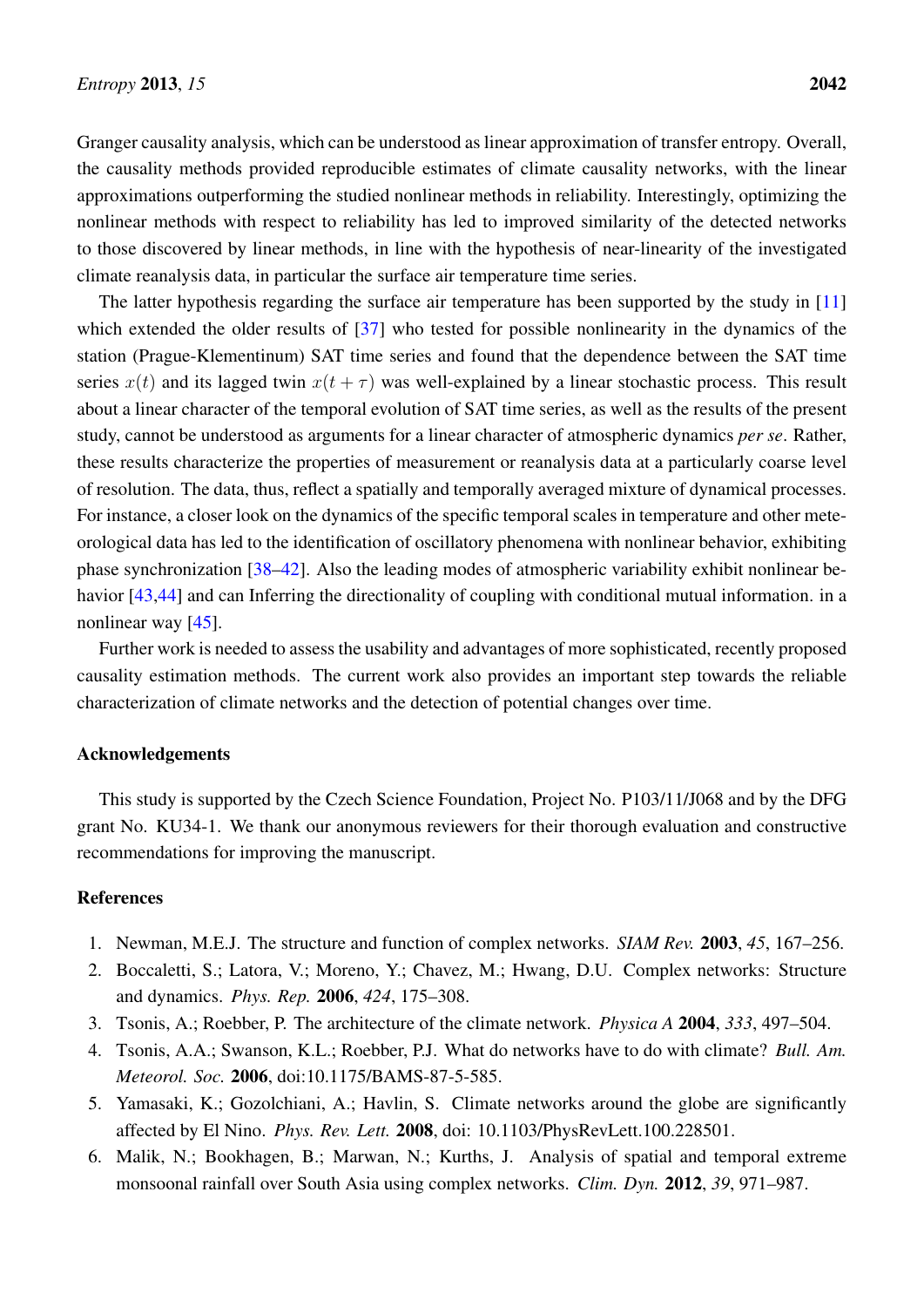- <span id="page-20-0"></span>7. Steinhaeuser, K.; Ganguly, A.R.; Chawla, N.V. Multivariate and multiscale dependence in the global climate system revealed through complex networks. *Clim. Dyn.* 2012, *39*, 889–895.
- <span id="page-20-1"></span>8. Steinhaeuser, K.; Chawla, N.V.; Ganguly, A.R. Complex Networks in Climate Science: Progress, Opportunities and Challenges. In Proceedings of the 2010 Conference on Intelligent Data Understanding, CIDU 2010, Mountain View, CA, USA, 5–6 October 2013; pp. 16–26.
- <span id="page-20-2"></span>9. Donges, J.F.; Zou, Y.; Marwan, N.; Kurths, J. The backbone of the climate network. *EPL* 2009, doi:10.1209/0295-5075/87/48007.
- <span id="page-20-3"></span>10. Donges, J.F.; Zou, Y.; Marwan, N.; Kurths, J. Complex networks in climate dynamics. *Eur. Phys. J.* 2009, *174*, 157–179.
- <span id="page-20-4"></span>11. Hlinka, J.; Hartman, D.; Vejmelka, M.; Novotna, D.; Paluš, M. Non-linear dependence and teleconnections in climate data: Sources, relevance, nonstationarity. *Clim. Dyn.* 2012, doi:10.1007/s00382-013-1780-2.
- <span id="page-20-5"></span>12. Ebert-Uphoff, I.; Deng, Y. Causal discovery for climate research using graphical models. *J. Clim.* 2012, *25*, 5648–5665.
- <span id="page-20-6"></span>13. Ebert-Uphoff, I.; Deng, Y. A new type of climate network based on probabilistic graphical models: Results of boreal winter versus summer. *Geophys. Res. Lett.* 2012, *39*, 5648–5665.
- <span id="page-20-7"></span>14. Granger, C.W. Investigating causal relations by econometric model and cross-spectral methods. *Econometrica* 1969, *37*, 424–438.
- <span id="page-20-8"></span>15. Vejmelka, M.; Palus, M. Inferring the directionality of coupling with conditional mutual information. *Phys. Rev. E* 2008, doi:10.1103/PhysRevE.77.026214.
- <span id="page-20-9"></span>16. Schreiber, T. Measuring information transfer. *Phys. Rev. Lett.* 2000, *85*, 461–464.
- <span id="page-20-10"></span>17. Kistler, R.; Kalnay, E.; Collins, W.; Saha, S.; White, G.; Woollen, J.; Chelliah, M.; Ebisuzaki, W.; Kanamitsu, M.; Kousky, V.; *et al*. The NCEP-NCAR 50-year reanalysis: Monthly means CD-ROM and documentation. *Bull. Am. Meteorol. Soc.* 2001, *82*, 247–267.
- <span id="page-20-11"></span>18. Kalnay, E.; Kanamitsu, M.; Kistler, R.; Collins, W.; Deaven, D.; Gandin, L.; Iredell, M.; Saha, S.; White, G.; Woollen, J.; *et al*. The NCEP/NCAR 40-year reanalysis project. *Bull. Am. Meteorol.Soc.* 1996, *77*, 437–471.
- <span id="page-20-12"></span>19. Wiener, N. *Modern Mathermatics for Engineers*; McGraw-Hill: New York, NY, USA, 1956; chapter The theory of prediction, pp. 165–190.
- <span id="page-20-13"></span>20. Ding, M.; Chen, Y.; Bressler, S.L. Granger Causality: Basic Theory and Application to Neuroscience. In *Handbook of Time Series Analysis*; Wiley-VCH Verlag GmbH & Co. KGaA: Weinheim, Germany, 2006; pp. 437–460.
- 21. Geweke, J.F. Measurement of linear dependence and feedback between multiple time series. *J. Am. Stat. Assoc.* 1982, *79*, 907–915.
- <span id="page-20-14"></span>22. Geweke, J.F. Measures of conditional linear dependence and feedback between time series. *J. Am. Stat. Assoc.* 1984, *79*, 907–915.
- <span id="page-20-15"></span>23. Barnett, L.; Barrett, A.B.; Seth, A.K. Granger causality and transfer entropy are equivalent for gaussian variables. *Phys. Rev. Lett.* 2009, *103*, doi:10.1103/PhysRevLett.103.238701.
- <span id="page-20-16"></span>24. Palus, M.; Albrecht, V.; Dvorak, I. Information theoretic test for nonlinearity in time series. *Phys. Lett.* 1993, *175*, 203–209.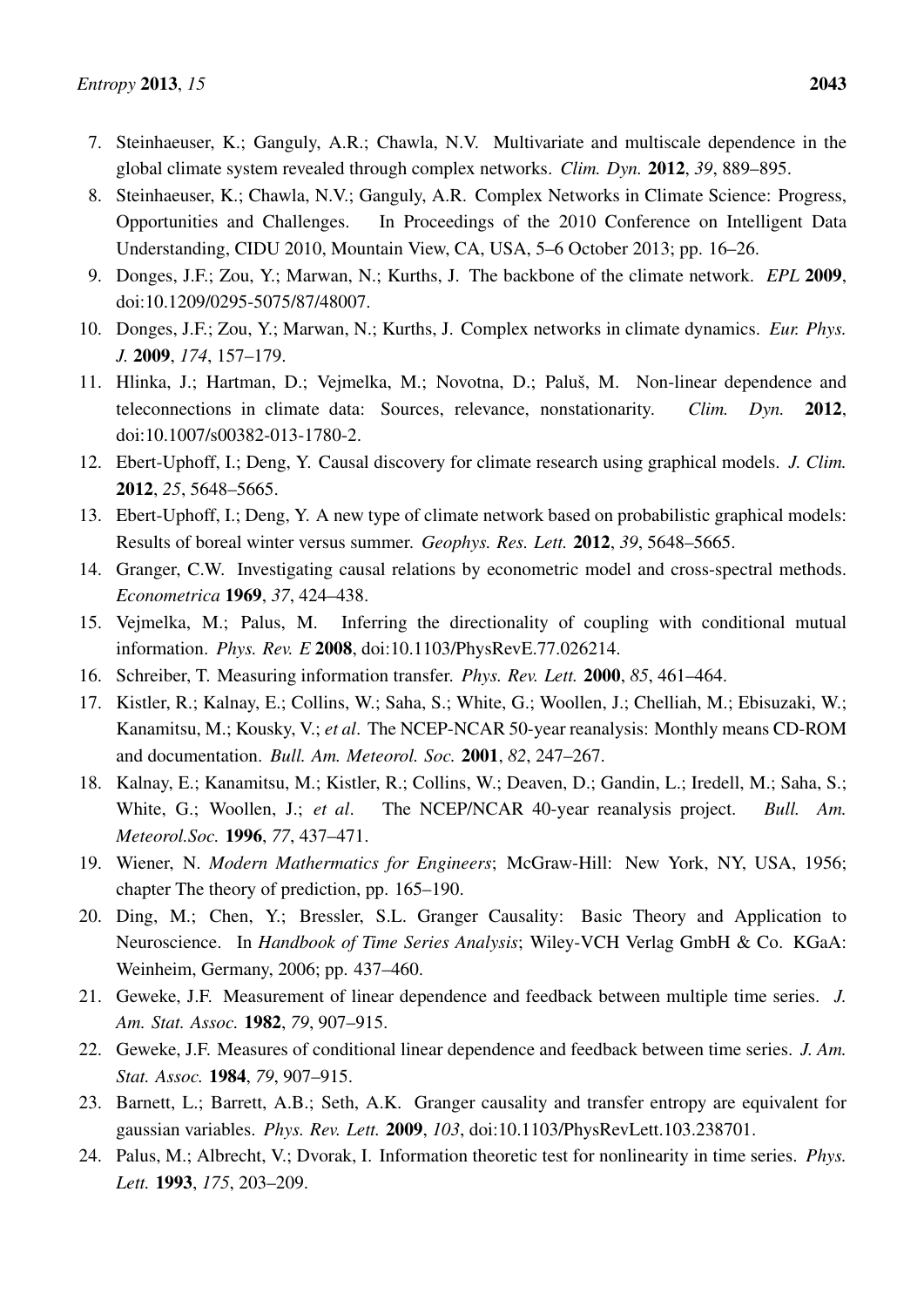- <span id="page-21-0"></span>25. Frenzel, S. ; Pompe, B. Partial mutual information for coupling analysis of multivariate time series *Phys. Rev. Lett.* 2007, *99*, doi:10.1103/PhysRevLett.99.204101
- <span id="page-21-1"></span>26. Kaiser, H. The varimax criterion for analytic rotation in factor analysis. *Psychometrika* 1958, *23*, 187–200.
- <span id="page-21-2"></span>27. Schwarz, G. Estimating the dimension of a model. *Ann. Stat.* 1978, *5*, 461–464.
- <span id="page-21-3"></span>28. Benjamini, Y.; Hochberg, Y. Controlling the false discovery rate: A practical and powerful approach to multiple testing. *J. R. Stat. Soc. Series B-Methodol.* 1995, *57*, 289–300.
- <span id="page-21-4"></span>29. Prichard, D.; Theiler, J. Generating surrogate data for time series with several simultaneously measured variables. *Phys. Rev. Lett.* 1994, *73*, 951–954.
- <span id="page-21-5"></span>30. Palus, M. Detecting phase synchronization in noisy systems. *Phys. Lett.* 1997, *235*, 341–351.
- <span id="page-21-6"></span>31. Zou, Y.; Romano, M.C.; Thiel, M.; Marwan, N.; Kurths, J. Inferring indirect coupling by means of recurrences. *Int. J. Bifurc. Chaos* 2011, *21*, 1099–1111.
- <span id="page-21-7"></span>32. Runge, J.; Heitzig, J.; Petoukhov, V.; Kurths, J. Escaping the curse of dimensionality in estimating multivariate transfer entropy. *Phys. Rev. Lett.* 2012, doi:10.1103/PhysRevLett.108.258701.
- <span id="page-21-8"></span>33. Runge, J.; Heitzig, J.; Marwan, N.; Kurths, J. Quantifying causal coupling strength: A lag-specific measure for multivariate time series related to transfer entropy. *Phys. Rev.* 2012, doi:10.1103/PhysRevE.86.061121.
- <span id="page-21-9"></span>34. Baccala, L.A.; Sameshima, K. Partial directed coherence: A new concept in neural structure determination. *Biol. Cybern.* 2001, *84*, 463–474.
- <span id="page-21-10"></span>35. Kaminski, M.; Ding, M.; Truccolo, W.A.; Bressler, S.L. Evaluating causal relations in neural systems: Granger causality, directed transfer function and statistical assessment of significance. *Biol. Cybern.* 2001, *85*, 145–157.
- <span id="page-21-11"></span>36. Hlinka, J.; Palus, M.; Vejmelka, M.; Mantini, D.; Corbetta, M. Functional connectivity in resting-state fMRI: Is linear correlation sufficient? *NeuroImage* 2011, *54*, 2218–2225.
- <span id="page-21-12"></span>37. Palus, M.; Novotna, D. Testing for nonlinearity in weather records. *Phys. Lett.* 1994, *193*, 67–74.
- <span id="page-21-13"></span>38. Palus, M.; Novotna, D. Enhanced Monte Carlo Singular System Analysis and detection of period 7.8 years oscillatory modes in the monthly NAO index and temperature records. *Nonlinear Process. Geophys.* 2004, *11*, 721–729.
- 39. Palus, M.; Novotna, D. Quasi-biennial oscillations extracted from the monthly NAO index and temperature records are phase-synchronized. *Nonlinear Process. Geophys.* 2006, *13*, 287–296.
- 40. Palus, M.; Novotna, D. Phase-coherent oscillatory modes in solar and geomagnetic activity and climate variability. *J. Atmos. Solar-terr. Phys.* 2009, *71*, 923–930.
- 41. Palus, M.; Hartman, D.; Hlinka, J.; Vejmelka, M. Discerning connectivity from dynamics in climate networks. *Nonlinear Process. Geophys.* 2011, *18*, 751–763.
- <span id="page-21-14"></span>42. Feliks, Y.; Ghil, M.; Robertson, A.W. Oscillatory climate modes in the eastern mediterranean and their synchronization with the north atlantic oscillation. *J. Clim.* 2010, *23*, 4060–4079.
- <span id="page-21-15"></span>43. Boucharel, J.; Dewitte, B.; du Penhoat, Y.; Garel, B.; Yeh, S.W.; Kug, J.S. ENSO nonlinearity in a warming climate. *Clim. Dyn.* 2011, *37*, 2045–2065.
- <span id="page-21-16"></span>44. Osprey, S.M.; Ambaum, M.H.P. Evidence for the chaotic origin of northern annular mode variability. *Geophys. Res. Lett.* 2011, doi:10.1029/2011GL048181.